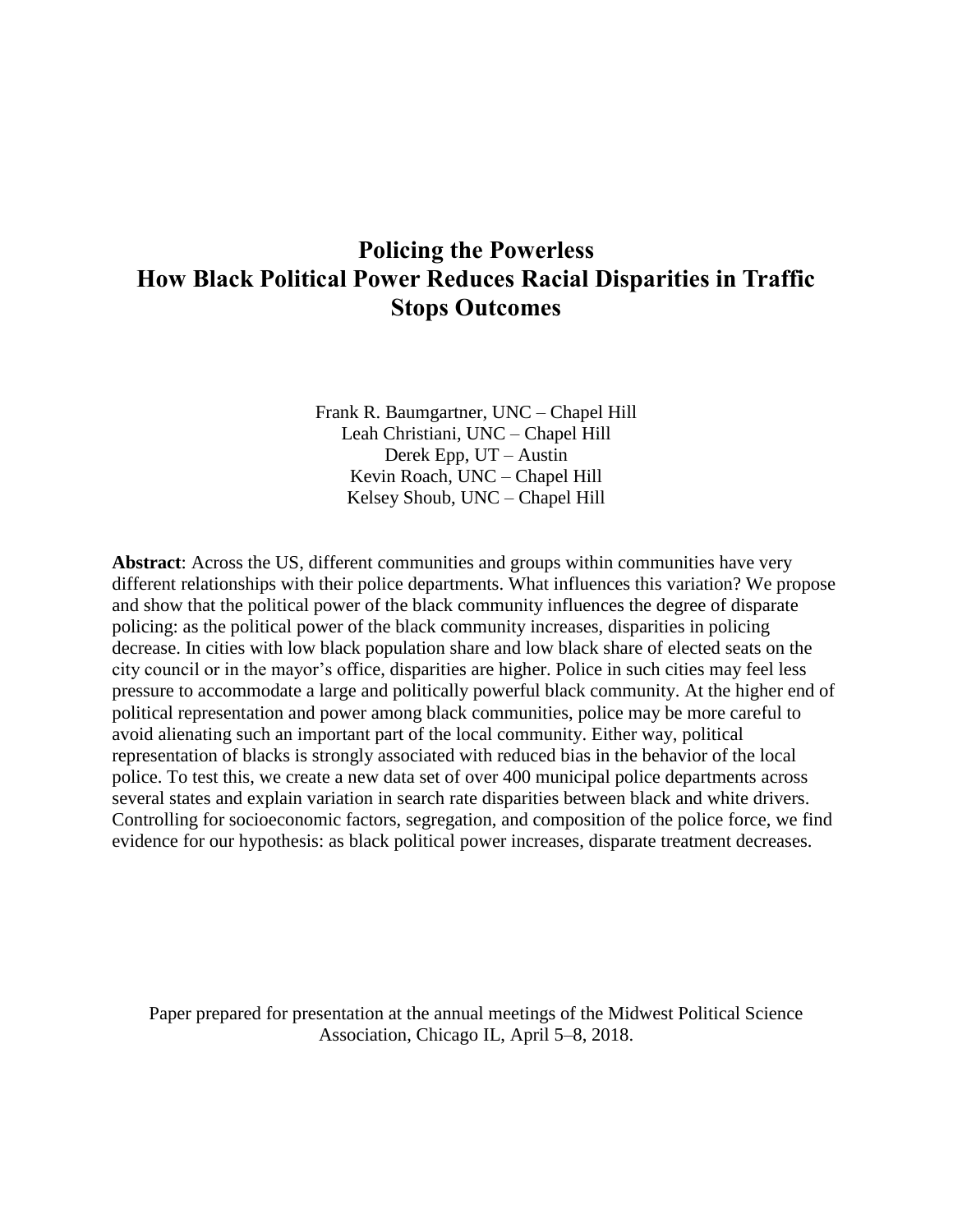As national attention has focused on questions of racial justice and the relations between police departments and the communities they serve, there has been a surge of scholarship exploring the validity of claims of a "driving while black" phenomenon. With few exceptions, recent findings have shown that black drivers are indeed treated differently than whites on the nation's roadways. In many states, black drivers are substantially more likely to be searched or arrested following a traffic stop, and they are frequently pulled over at rates that far exceed their numbers in the population (Peffley and Hurwitz 2010; Burch 2013; Lerman and Weaver 2014; Epp et.al. 2014; Moore 2015; Baumgartner et.al. 2017; Pierson et.al. 2017; Baumgartner, Epp, and Shoub 2018). Altogether, the evidence for profound and widespread racial differences is indisputable, but there remain important questions about what causes disparate treatment and what can be done about it.

This article focuses on the latter question. Regardless of where racial differences originate, they are clearly a significant element of American criminal justice. A solution that we explore in this article starts with the very simple premise that no one enjoys being subject to police scrutiny. If police officers routinely pull you (or your friends and family members) over as you drive to work or the grocery store that is undoubtedly a sad state of affairs. In fact, intensive police scrutiny can be so unpleasant that it might prompt many of us to take action such as complaining to our representatives in the local government or even hiring a lawyer to fight back in court. We believe that the degree to which different communities can voice their displeasure at being subjected to police stops and searches is a powerful factor underlying observed racial differences in traffic stops. After all, the police are ultimately answerable to elected officials, and therefore only one step removed from the voters. From this perspective, racial differences in traffic stops are symptomatic of larger disparities in representation and political power. Middle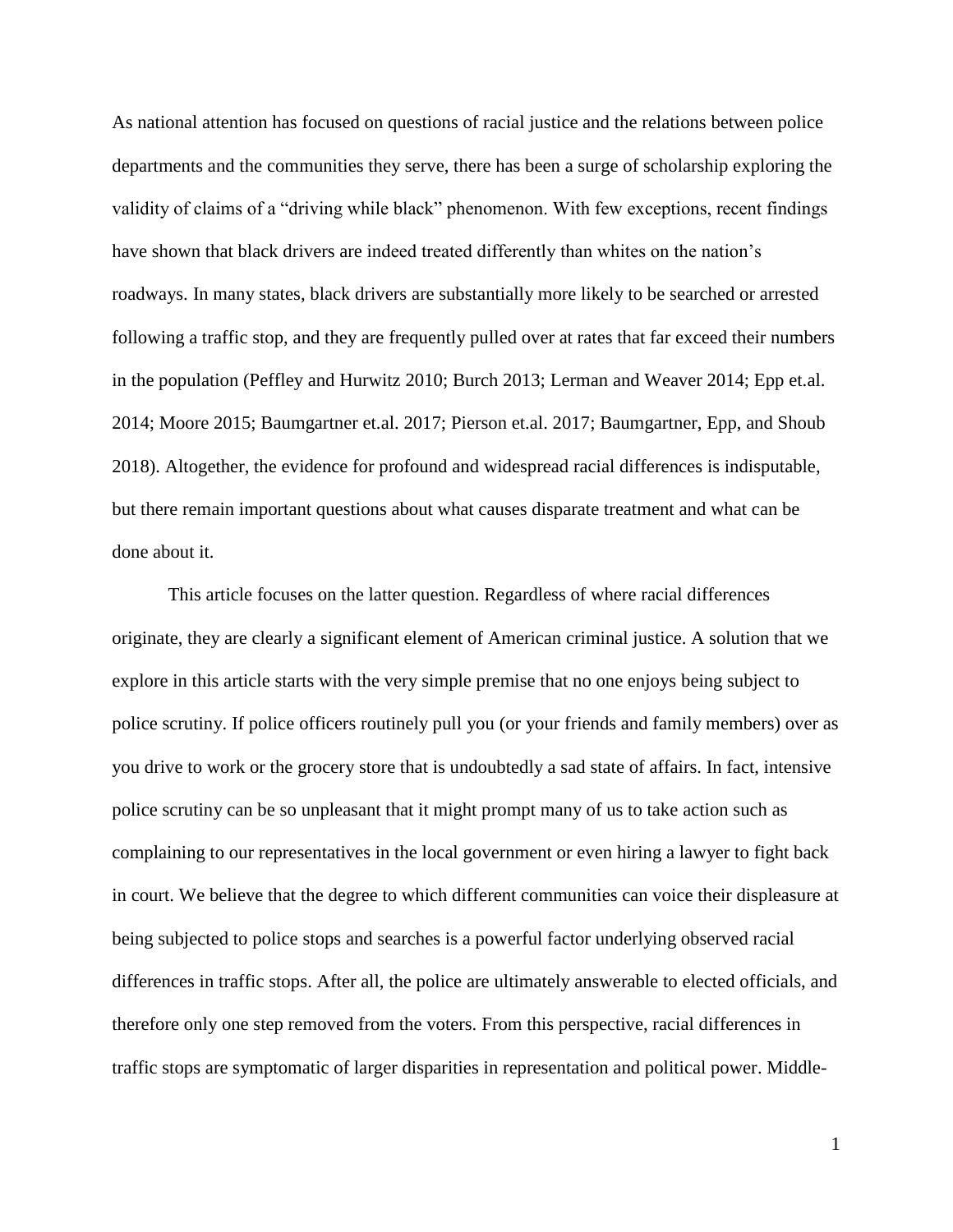class white communities do not experience the same type of intensive policing as lower-income minority communities because they have the political resources to push back against that kind of treatment. We believe this is an important part of the story.

To test these claims, we assemble traffic stops data spanning 64 police departments across six states for a total of 401 observations. We then measure the relative likelihood of black and white drivers being subjected to a search following a traffic stop for each jurisdiction. The resulting search-rate ratio is our dependent variable and we find that it varies systematically with measures of black political power such as factor summarizing black political power or whether a municipality has a black mayor. Because we are able to control for a variety of potentially confounding factors and because our observations come from police departments from around the country, we can be confident that our findings are highly robust. Voice matters. Voting matters. Where blacks do not vote or gain electoral success, police are significantly more likely to target them for disproportionate enforcement actions.

Racial differences in the treatment of white and black citizens are well-documented at every level of the criminal justice system. The next step in this research agenda is to ask how we can go about resolving these differences. Of course, there are no easy answers, but we believe that descriptive representation will be a key part of the solution. In some ways, the results of this article are encouraging because they imply that local police forces are responsive to constituents, exactly what we should want and expect from democratic accountability systems. The discouraging element is that this calculus often appears to work against minority communities. But that can change and we hope that this article (and others like it) helps provide those working to improve police-community relations with some guidance on a fruitful area to focus their efforts.

2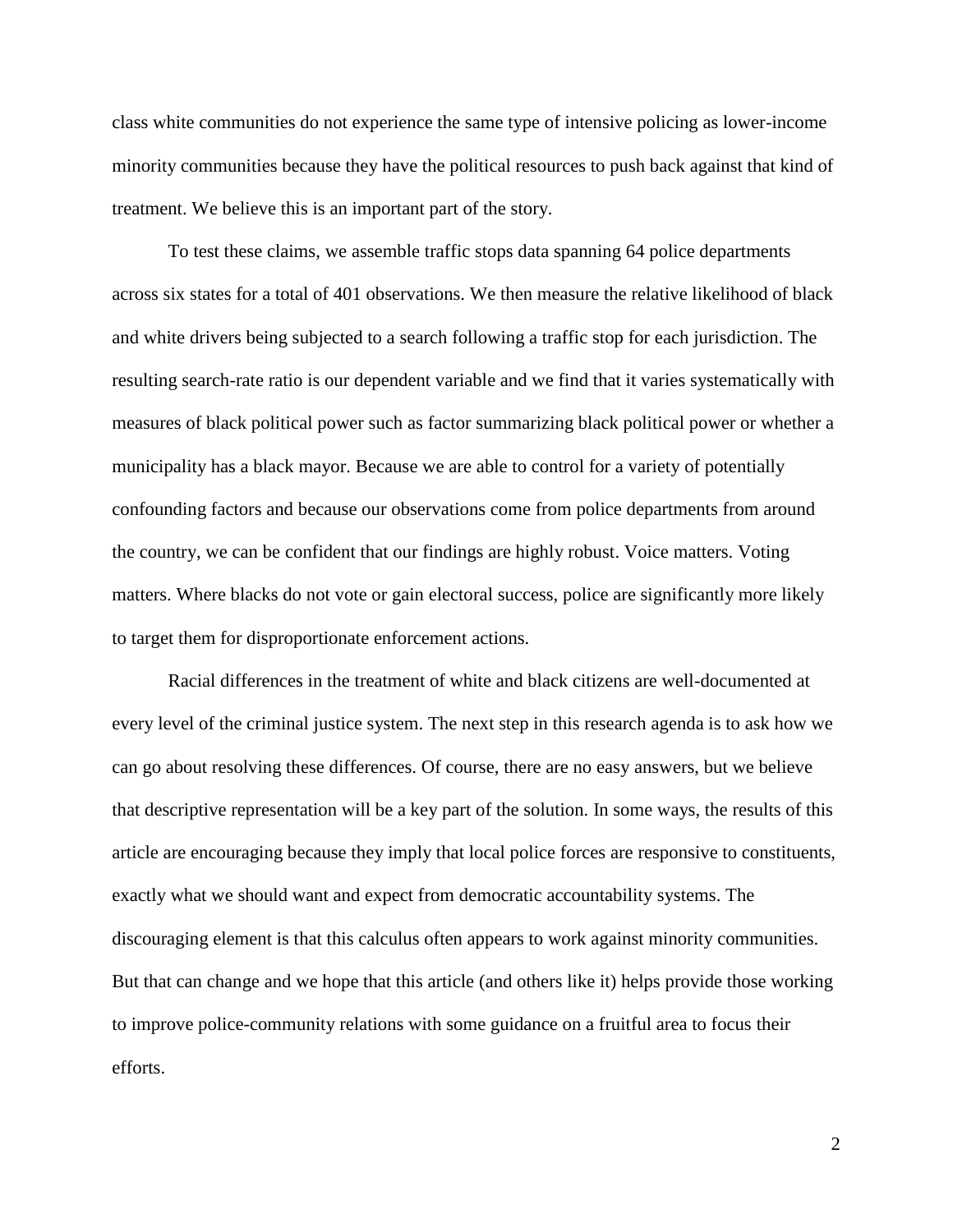#### **Traffic stops and representation: what do we already know?**

Since the 1960s, aggressive police targeting of minority communities has been justified by the "war on crime." Even routine traffic stops were seen as a means by which the police could target drug couriers and put an end to the epidemic of drug abuse that has long generated so much concern. In declaring a "war on crime" and a "war on drugs" political leaders asked our police forces to target those responsible for crime and to use all means to inhibit their actions. In particular, the war on crime saw the introduction of the "investigatory stop," which are stops where an officer pulls a driver over because they look suspicious or out-of-place, rather than in response to a serious traffic violation.

Investigatory stops are legal because there are so many traffic laws that virtually every driver is routinely guilty of breaking one or another of them. The Court ruled in its unanimous 1996 *Whren v. United States* decision that any traffic violation provided the opportunity for an officer to pull over a car. Crucially, there was no requirement that the officers act in an equitable manner when deciding which car to pull over. If 10 cars are speeding, the officer may decide to pull over that one driver who seems to be of interest, perhaps because of how they look. By the Court's logic, it is unreasonable to arrest all the speeders, so the police must have discretion to pull over this driver rather than that one. And, by breaking the speed limit, all drivers open themselves up to the possibility of a traffic ticket and a conversation with an officer. Of course, once that conversation starts, the officer may decide that they would like to search the driver or the vehicle, and they may seek probable cause or ask for consent. In *Whren*, the Court essentially declared that all drivers were subject to police stop, and that the stops need not be distributed in an equitable manner. Police could use their best judgment in deciding whom to stop.

Unfortunately, this approach is an extremely blunt way to try and prevent violent crime. Consistently, police agencies have made clear that "you have to kiss a lot of frogs before you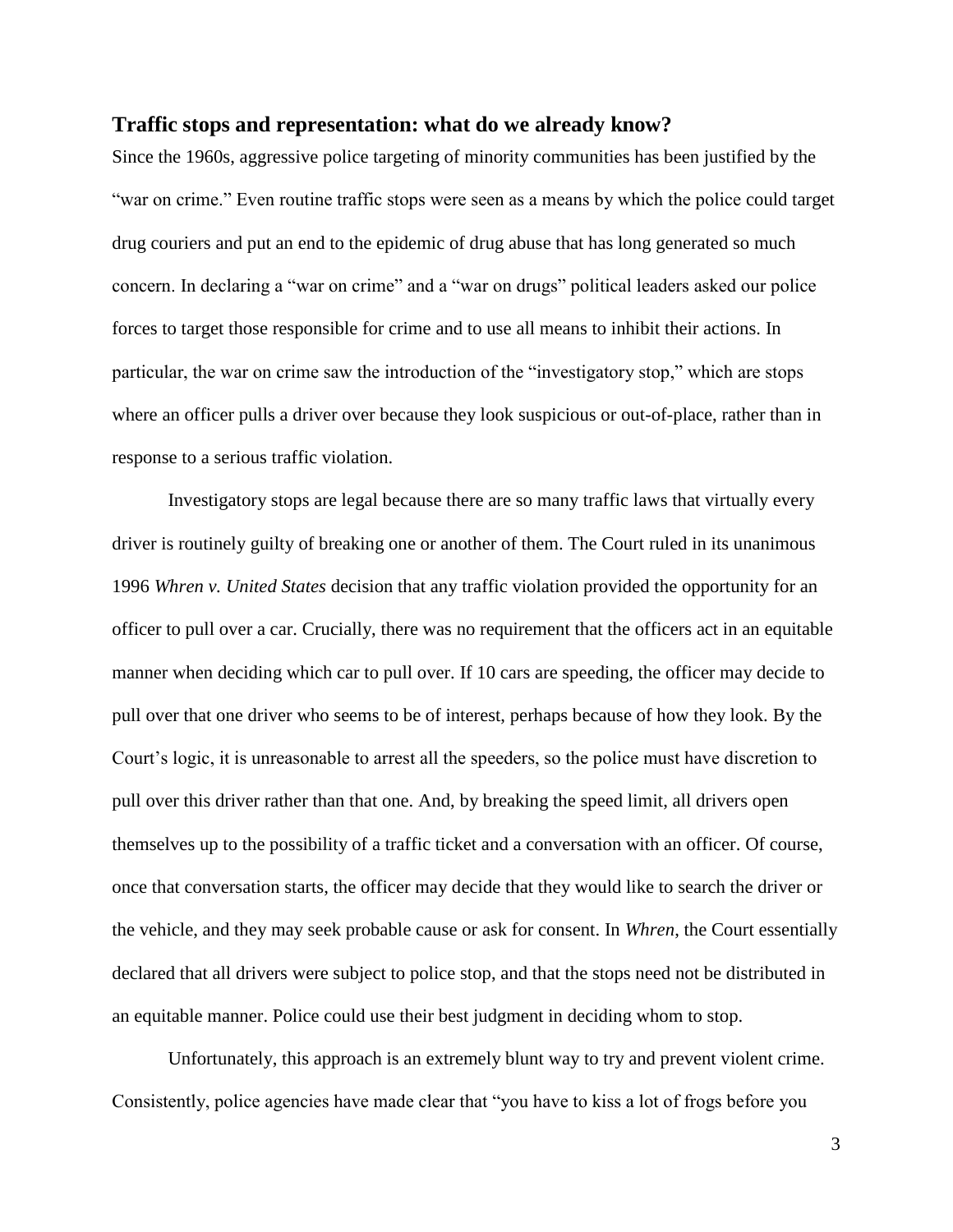find your prince"—very large numbers of traffic stops would have to occur before an officer might find a large cache of drugs, contraband, or a felon on the run. Unstated in that calculation was that many Americans would be subjected to police investigations so that a small number could be searched or arrested. Those who were momentarily detained were said by the Court to have suffered only a trivial inconvenience. The key element in this targeting, which kept it hidden for so long from those who might have objected, was that middle-class white Americans were largely exempt from its consequences. On the other hand, members of minority groups, especially young men, were subjected to a lot more than just an occasional trivial inconvenience. Police routinely targeted poor neighborhoods, individuals with certain forms of dress, males rather than females, younger people rather than older ones, and minorities rather than whites. Thus, millions of Americans have been targeted for more intensive police attention outside of the gaze or knowledge of most middle-class whites.

Another reason such targeting occurs is because members of the black community often lack the political power to voice their displeasure at investigatory police stops. So, we believe that descriptive representation matters. Cities with no black or minority representation on the city council, mayor's office, or other elected bodies may see less attention to issues of racial equity during routine deliberations. Those with large numbers of minorities on the city council may see attention regularly paid to concerns of minority groups within the population and electorate. Descriptive representation amplifies concern for minority-relevant issues over and above what it might otherwise be. Scholars have previously found that the female share of seats in state legislatures is related to legislative attention to issues of particular concern to women (Branton 2005, Branton and Ray 2002, Cammisa and Reingold 2004), and the same has been found with regards to racial minorities, (Cannon 1999, Grose 2011), LGBT representatives (Hansen and

4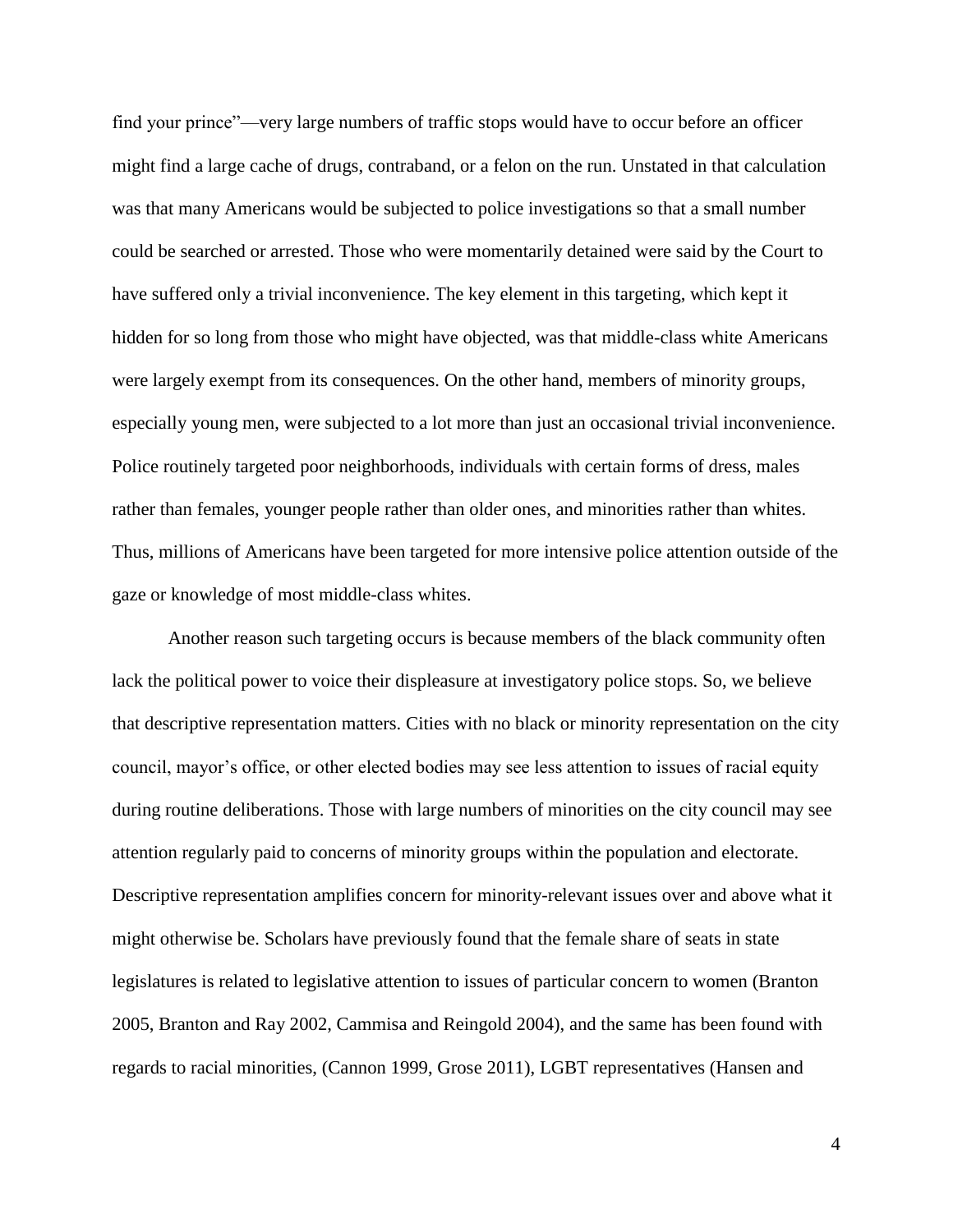Treul 2015), and blue-collar workers (Carnes 2013, Carnes 2012). Closely associated with our own interest in policing, but not focused on traffic stops, Salzstein (1989) and Stucky (2011) both investigated the linkage between having black elected officials and the relative rates at which black men are arrested, across a number of cities. On average, these studies suggest that the presence of a black mayor and/or a majority black city council decreases the black arrest rate.

### **Theory**

As discussed above, a driving force in explaining racial disparities is political power. By political power, we mean the extent to which a minority group is incorporated into the political process. Incorporation has three faces: presence, voice, and representation. We expect that all three to be associated with the degree of disparity in policing: less the power, results in greater the disparity.

First, a group has some power in the system merely due to its *presence* in the community. Numbers matter, and small minorities are easier to target for harsh treatment than larger groups or majorities. Elected officials aim to represent the interests of their communities. Bureaucratic agencies are attuned to their constituents. No local political leader would reasonably be expected to support policies that alienate a majority of the population. For smaller minorities, it may be easier to justify or ignore some problems. As a group's presence grows, then their political power grows. Because law enforcement is one aspect of local government, the presence and relative size of different groups in the population should influence its policies and practices. We would expect the same in schools or other local bureaucracies.

While high population share may result in voice, descriptive representation also matters. Cities with no black or minority representation on the city council, mayor's office, or other elected bodies may see less attention to issues of racial equity during routine deliberations. Those with large numbers of minorities on the city council may see attention regularly paid to concerns

5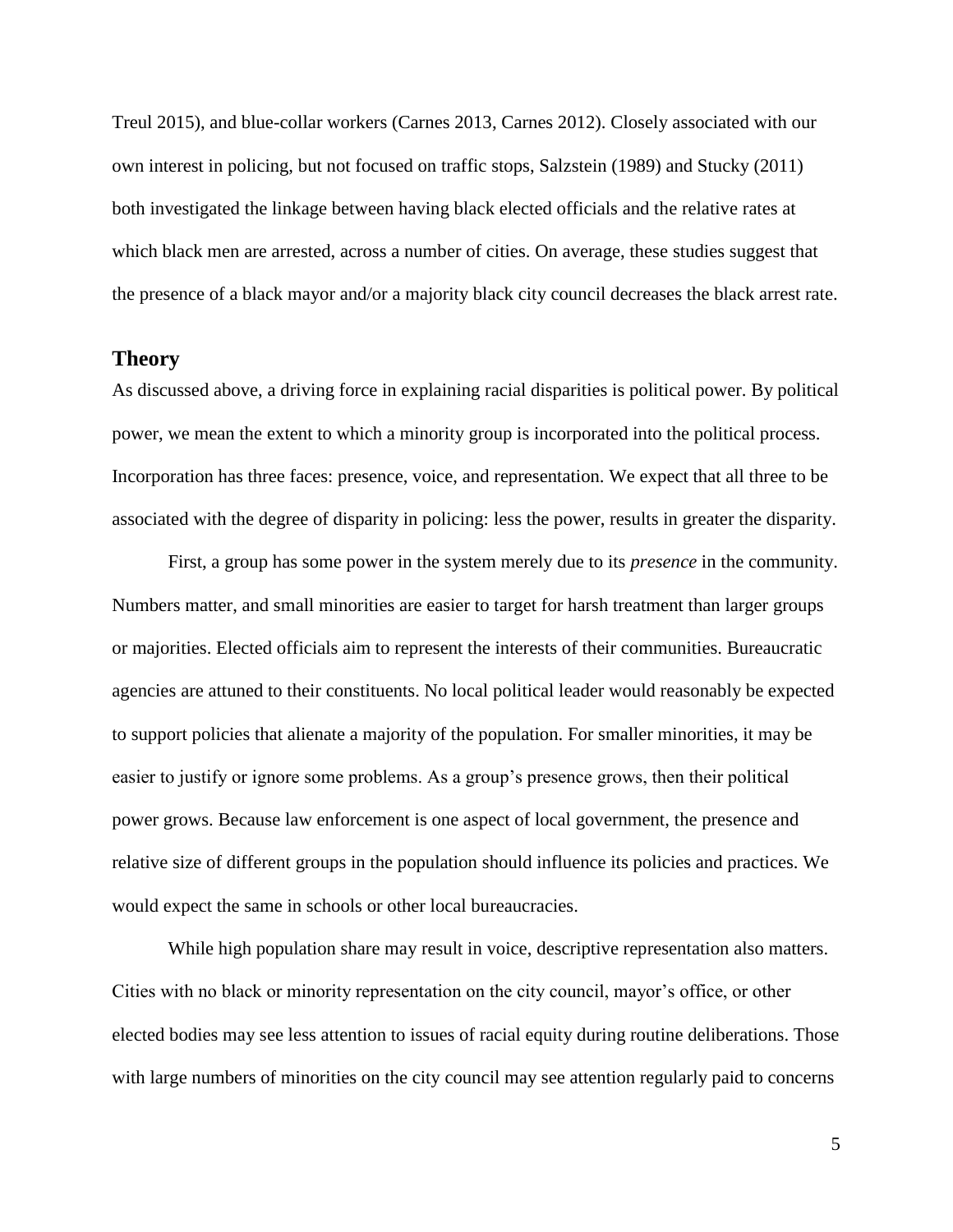of minority groups within the population and electorate. Descriptive representation amplifies concern for minority-relevant issues over and above what it might otherwise be. We incorporate several indicators of descriptive representation: the share of city council seats held by blacks, whether the mayor is black, and whether the police chief is black. Of course, these variables may be highly correlated with the black population share, but we incorporate all of them into our measure of black political power.

Taken together, various factors combine to make up the political power of a given group. As each increases, influence over policy grows. One such group that responds to these pressures because they are a part of the local government is the local police department. Public agencies cannot be expected to ignore the needs or preferences of large, loud, and well represented constituencies. They may or may not choose to do so for those with low values on the variables we have enumerated. Based on this, we formulate a series of observable implications to test. Understanding that our theory of political power relates individually but especially in combination to its components, our expectations are very simple.<sup>1</sup>

**H**: Higher levels of political power are related to lower levels of racial disparity in traffic stops outcomes.

We understand that many other factors may drive differential policing, most particularly economic differences between blacks and whites. Therefore, using census data, we incorporate indicators of the share of blacks with a high school education, the black unemployment rate, and the black poverty rate. If a higher share of blacks are educated, fewer unemployed, and fewer in poverty, then any class-based or poverty-related policing disparities should be reduced. We also

 $\overline{a}$ 

<sup>&</sup>lt;sup>1</sup> Baumgartner et al. (2018) used three variables in their index of black political power: community share, voters share, and city-council share. The share of voters by race is not available for all states included here, so we cannot replicate their analysis.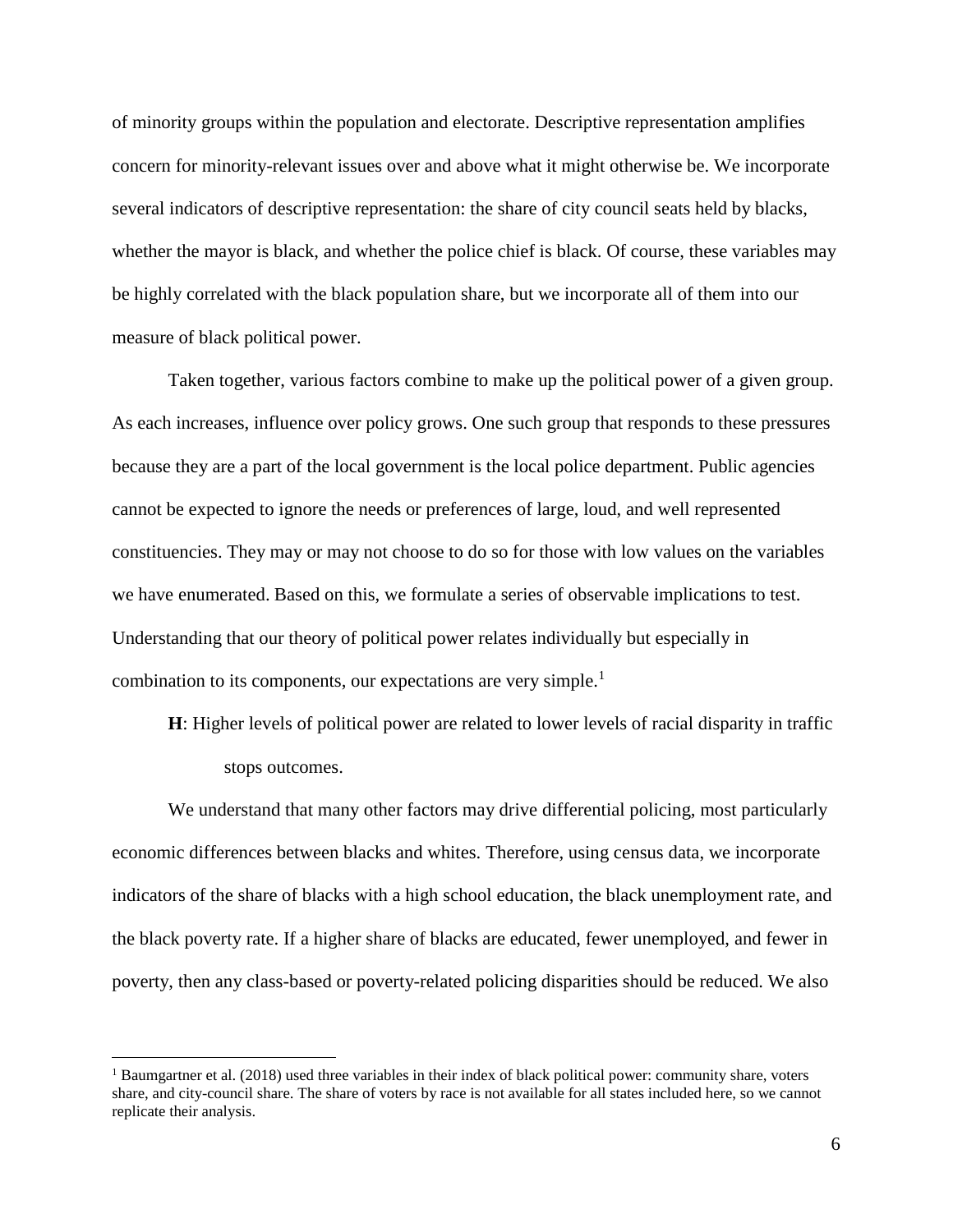use census-based indicators of residential segregation. Where black-white segregation is higher, precinct-based policing differences may exacerbate disparities in traffic-stops outcomes. Finally, we look at the black share of the sworn officers in the local police department. We would expect that cities with lower shares of blacks on the police force would have higher rates of racial disparities in their traffic-stops outcomes. Our main theoretical interest is in the political representation variables, but of course our model must be as complete as possible so we include these variables in the models as well.

#### **Data and Methods**

In order to assess the role that political power plays in traffic stops disparities, we turn to a dataset of traffic stops collected over the last several years. Some states collect traffic stop information from all agencies while others may only collect information for its highly populated cities. We exclude any agencies that do not correspond to a city or town, like the state highway patrol or county sheriff's office, for which political city council and mayor information is either nonexistent or incompatible. From these traffic stops reports, we record the number of stops and searches by racial group.

The data is in the agency-time window format. That is, an observation consists of the aggregate totals of traffic stops and searches by racial group, by agency, and by year or time window. To maximize the number of observations in our dataset, we subset our data by agency and time window. We establish thresholds that a given agency-window must meet to be included in the analysis at all in order to ensure robustness of the measures. First, an agency-window must include at least 10,000 traffic stops. Second an agency-window must include at least 100 stops of white drivers and 100 stops of black drivers. The first step in creating these subsets was to divide the data into agency-year subsets. Agency-years that meet this threshold were entered into the dataset. For those agency-years where the threshold was not met, we combine data across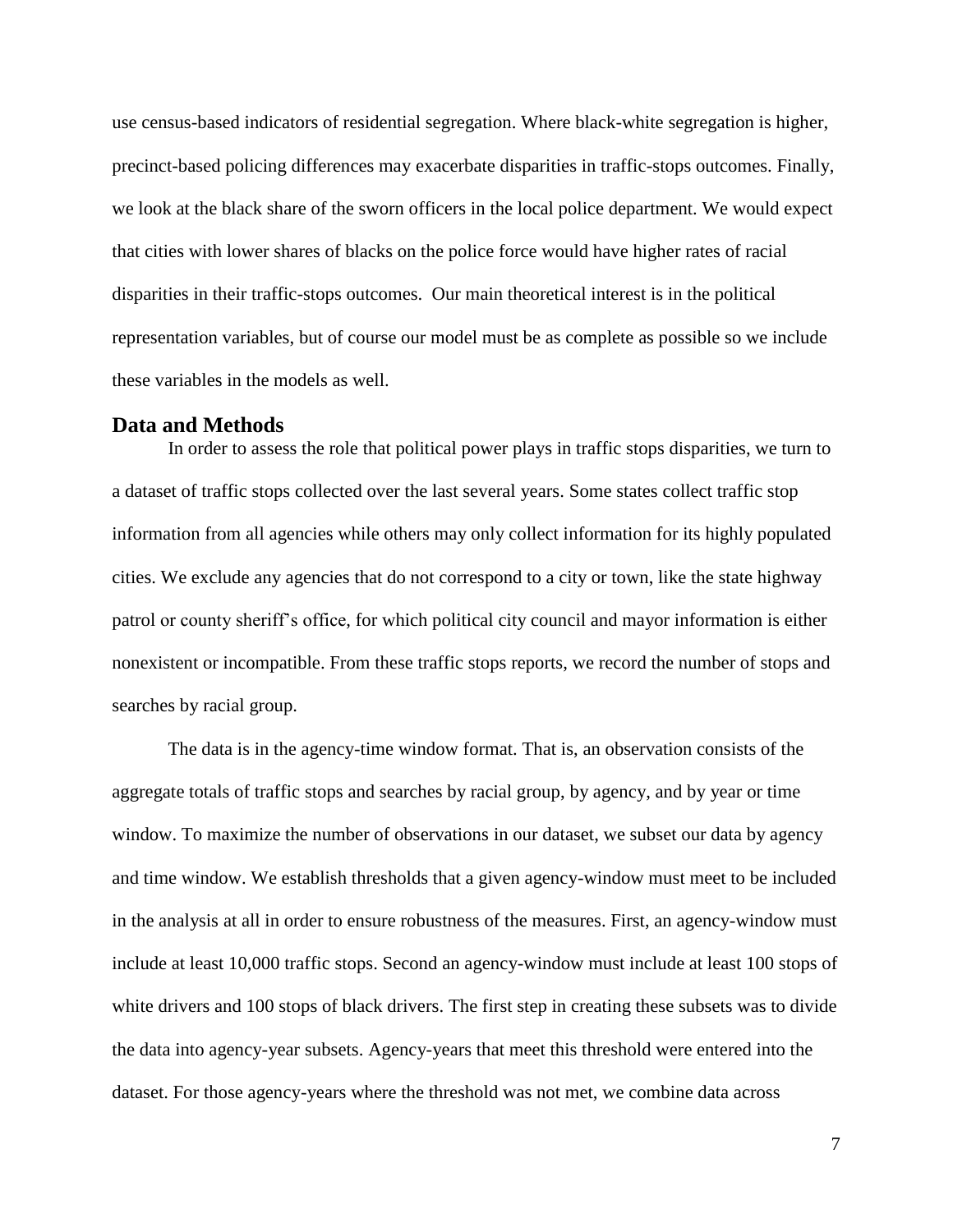adjacent years for that same agency until the thresholds are met. See Appendix B for additional information on this process.

The resulting number of agency-windows that meet these thresholds and are included in the models<sup>2</sup> are presented in Table  $1<sup>3</sup>$  Year represents the start year, if the observation consists of a time window. For Colorado, Oregon, and Texas, only a single large city reports traffic stop data. For Missouri, North Carolina, and Illinois, all agencies report data. Note, however, that the time range varies by state. Overall, we have 401 agency-windows included in the analysis.

| Tuene 11 D'homouron or Banco, rigenero, and Tears meraded in Finaryons<br><b>State</b> | Agency   | Years     | Frequency | Percent | Cum.  |
|----------------------------------------------------------------------------------------|----------|-----------|-----------|---------|-------|
| Colorado                                                                               | Denver   | 2001-2002 |           | 0.5     | 0.5   |
| Illinois                                                                               | Multiple | 2004-2014 | 228       | 56.86   | 57.36 |
| Missouri                                                                               | Multiple | 2015      | 12        | 2.99    | 60.35 |
| North Carolina                                                                         | Multiple | 2002-2016 | 146       | 36.41   | 96.76 |
| Oregon                                                                                 | Portland | 2009-2014 | 6         | 1.5     | 98.25 |
| Texas                                                                                  | Austin   | 2009-2015 |           | 1.75    | 100   |
| Total                                                                                  |          |           | 401       | 100     |       |

Table 1: Distribution of States, Agencies, and Years included in Analysis

The compiled list of agencies and time windows generated by the traffic stop data dictated the observations for our dataset. We then collected political variable and demographic data for the city or town to which the police agency corresponded. We limited our dataset to police agencies corresponding to cities and towns, rather than county police, as there can be overlap between county and city police jurisdictions.

Table 2 reports descriptive statistics for some of our key independent variables and control variables. For population, education, unemployment, and poverty data, we used the

 $\overline{a}$ 

<sup>3</sup> We also have traffic stop data for Connecticut and Maryland. However, we have not completed our coding yet of the political variables for Connecticut. Maryland data from agencies large enough to meet our threshold requirements are mostly from counties, rather from cities, and for those cities where we do have data, segregation data are generally not available, so Maryland is not included here.

<sup>&</sup>lt;sup>2</sup> Observations may have been excluded from the analysis if they were missing on any of the independent variables as well.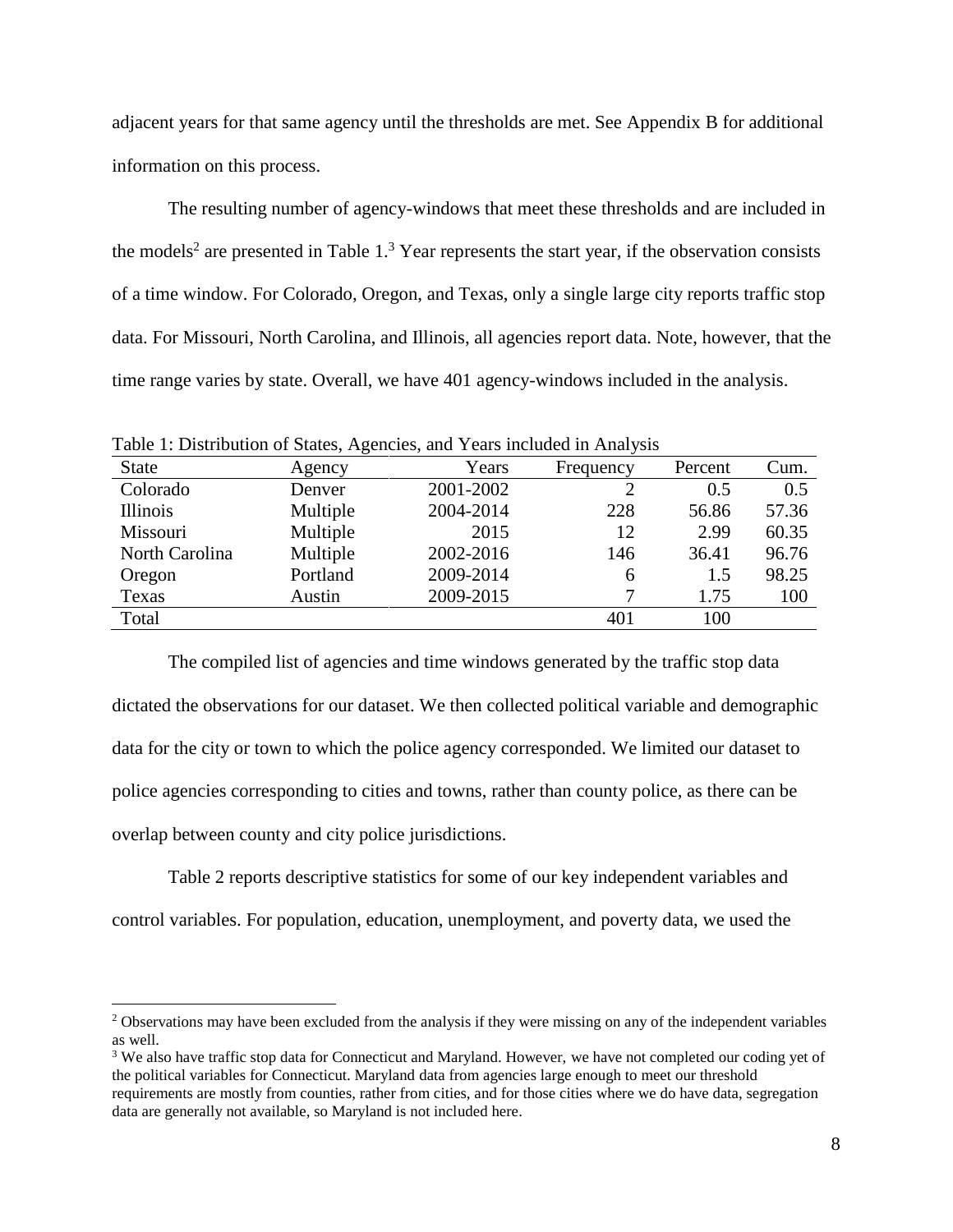Census and the American Community Survey (ACS). For years between 2000 (when the Census reports) and 2006 (when the first ACS report is available), we interpolated values. See Appendix A for a more detailed explanation of this process. After obtaining the raw numbers from the Census or ACS, we constructed the variables presented below by transforming them into proportions.

The black-white segregation score reported in Table 2 comes from a segregation database that uses information from the Census. This score is the dissimilarity index between black and white residences. We used data for the years 2000, 2009, and 2010 to generate an average segregation score for the town/city. See Appendix A for more detail on this process. Higher numbers indicate higher levels of segregation. The variable ranges from approximately 3 to 83, with a mean of 36.

The proportion of black officers on the police force is a variable collected from the Law Enforcement Management and Administrative Statistics (LEMAS) survey. The LEMAS survey was administered for the years 2000, 2003, 2007, and 2013, with 87 agencies reporting at some point in time. Only 27 agencies completed more than one LEMAS survey, and of those 27, only seven completed all three years of surveys. Because it is so common that there is only one data point for LEMAS, we took the average of the proportion of black officers on the police force that is available and used that number for all years corresponding to the agency. See Appendix A for more detail. Table 2 reports that the mean proportion of black officers on the police force is 0.09, with a minimum of 0 and maximum of 0.46.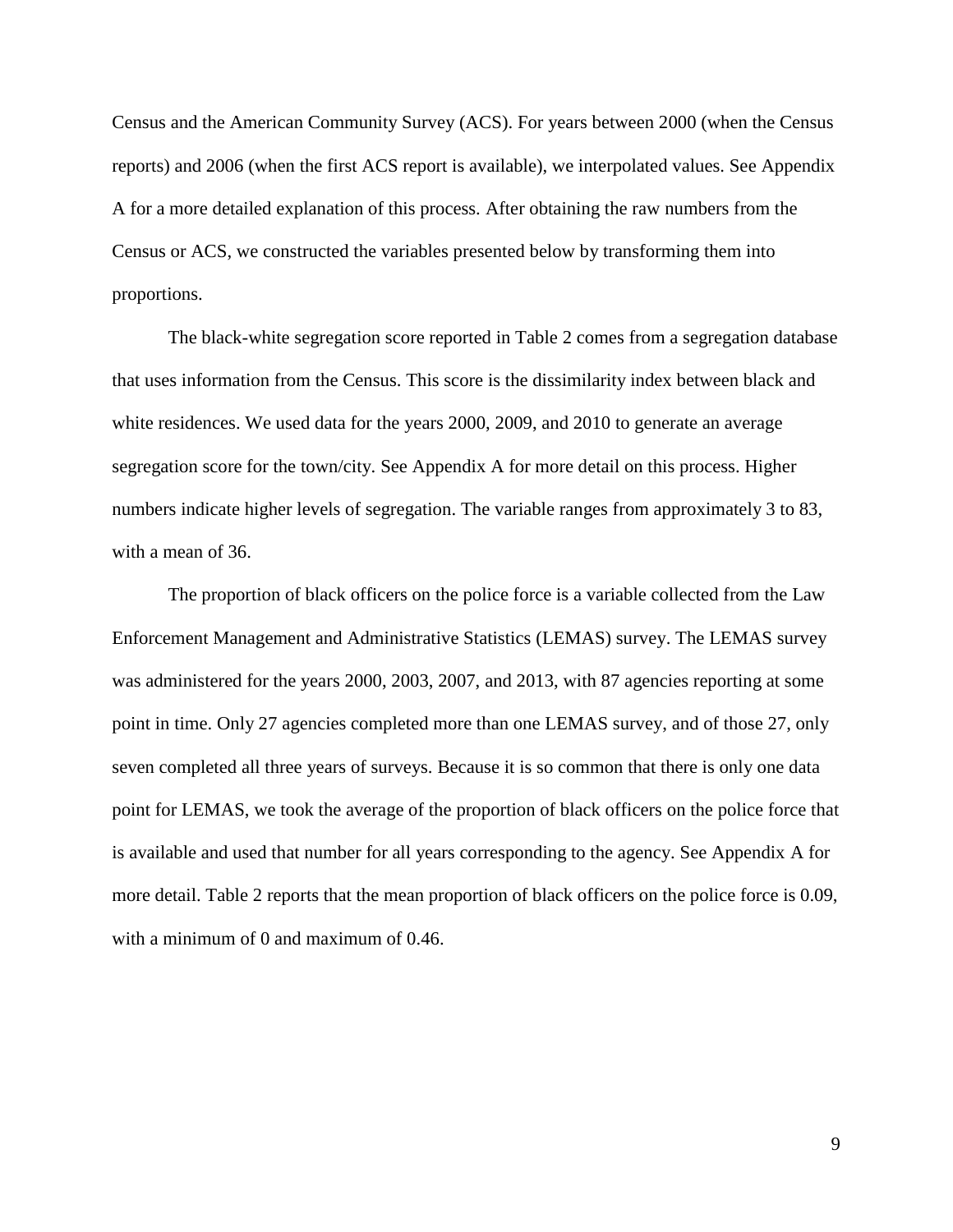Finally, the political variable data was hand collected by a team of graduate and undergraduate students, hired by the authors. This is still a working dataset.<sup>45</sup> From Table 2, we can see that the mean proportion of black individuals on the city council is 0.10, with a minimum of 0 and maximum of 1.00. The data for whether the mayor and police chief are black are based on findings of 30 black mayors and 37 black police chiefs out of the 401 observations.

|                                    | Min  | Mean  | Maximum | N   |
|------------------------------------|------|-------|---------|-----|
| Proportion Black on City Council   | 0.00 | 0.15  | 0.67    | 401 |
| Proportion Black in the Population | 0.00 | 0.16  | 0.54    | 401 |
| Proportion Black with HS Diploma   | 0.02 | 0.33  | 0.80    | 401 |
| Proportion Black Unemployed        | 0.00 | 0.13  | 0.37    | 401 |
| Proportion Black in Poverty        | 0.00 | 0.23  | 0.67    | 401 |
| <b>Black-White Segregation</b>     | 8.49 | 40.57 | 83.15   | 401 |
| Proportion Black on Police Force   | 0.00 | 0.09  | 0.33    | 401 |
| <b>Black Mayor</b>                 | 0.00 | 0.07  | 1.00    | 401 |
| <b>Black Police Chief</b>          | 0.00 | 0.09  | 1.00    | 401 |

Table 2: Descriptive Statistics

Using the information collected about local descriptive representation and proportion of the community that is black, we construct a factor to estimate the political power of the black community. The political power factor variable is estimated using confirmatory factor analysis (CFA). The indicators for the factor were proportion of the population that is black, proportion of the city council that is black, whether the mayor is black, and whether the police chief is black. All of the indicators load fairly well onto the factor and explains approximately 53% of the variance in the latent variable.<sup>6</sup> From this factor, we extracted factor scores for each of our

 $\overline{a}$ 

<sup>&</sup>lt;sup>4</sup> All of the data corresponding to agency-year observations (those that do not need to incorporate a time window because they are large enough to reach the threshold with a single year), have been completed. These are the observations that make it into the models presented in the body of the paper anyway, because these larger cities and towns are the ones for which segregation and LEMAS data is available. So, the unfinished political variable data likely only effects models presented in Appendix A that exclude the LEMAS and segregation variables. Further, additional states are being added to the data set, such as Missouri.

<sup>&</sup>lt;sup>5</sup> There was a change in how the time windows were calculated. See Appendix A for a detailed explanation of this change and its effect on political variable calculation. Again, this change likely only effects models in the Appendix rather than those presented in the body of the paper because it only affects smaller towns and cities, without LEMAS or segregation information.

<sup>6</sup> For additional information, see Appendix C.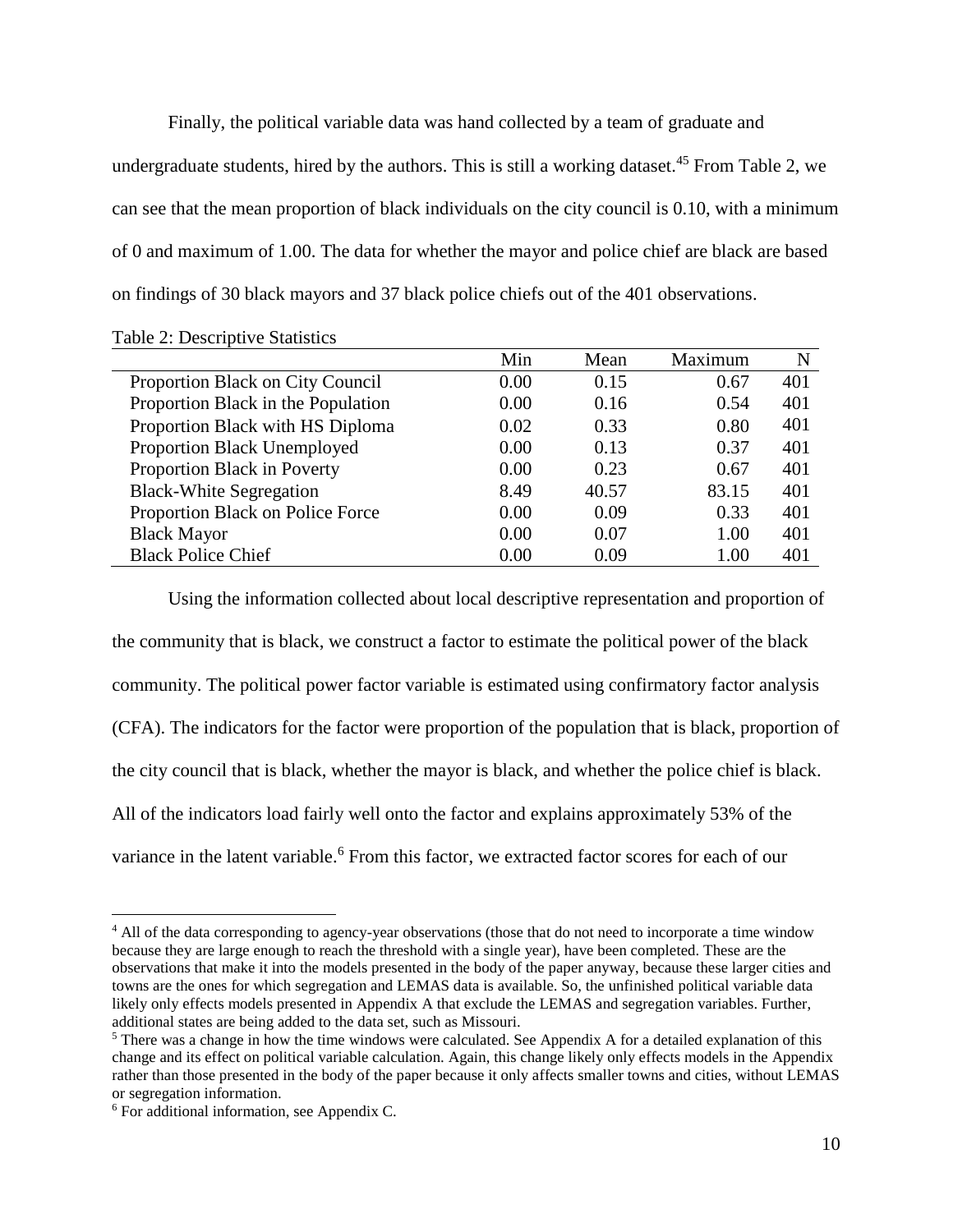observations and the distribution of these scores is plotted in Figure 1. Higher values indicate greater black political power.

Figure 1: Descriptive Statistics for the Political Power Factor Variable





Finally, the black-white search-rate ratio obtained from the traffic stops data serves as our dependent variable. The search-rate ratio is calculated with the raw search rates, by racial group. The white search rate and black search rate are first separately calculated by dividing the total number of searches by the total number of stops, for a given time period. Then, the black search rate is divided by the white search rate to obtain the search rate ratio. Where SRRB stands for the black-white search rate ratio, mathematically this statistic can be represented as:

$$
SRRB = \frac{Searches \ of \ Black \ Drivers}{Searches \ of \ White \ Drivers} / \frac{Stops \ of \ Black \ Drivers}{Stops \ of \ White \ Drivers}
$$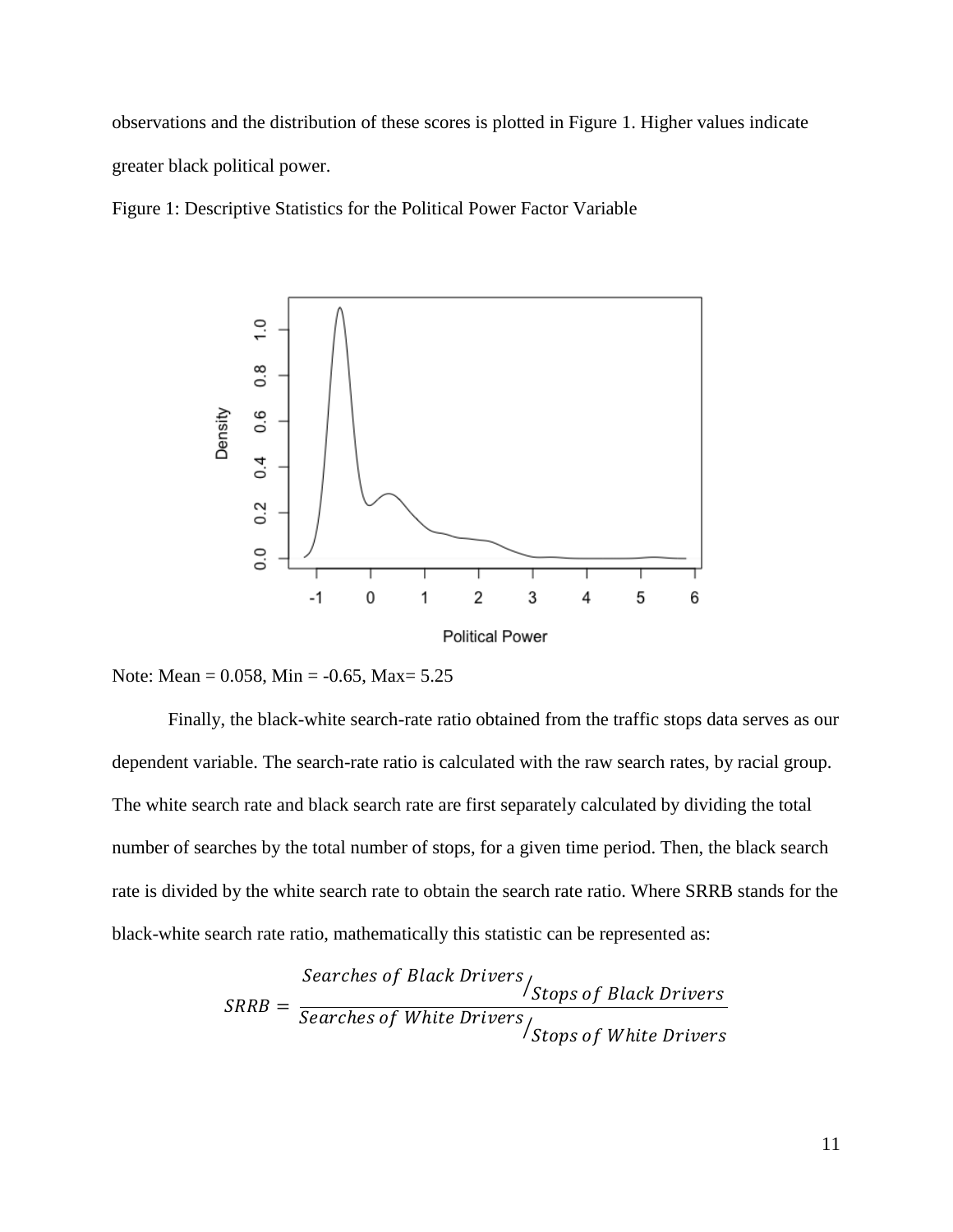Values below 1 indicate that white drivers are searched at higher rates than black drivers, while values above 1 indicate that black drivers are searched at higher rates. This is a robust indicator of racially disparate treatment by the police (Baumgartner, Christiani, et al. 2018). Figure 2 plots the distribution of the SRRB in our data. There is a vertical line at 1. Values below that line are observations for which the white search rate exceeds the black search rate, while observations above the vertical line are those in which black drivers are disproportionately searched. The mean of this variable is 2.45, indicating that on average, black drivers are more than twice as likely to be searched as their white counterparts. It is almost always the case that black drivers are searched more than white drivers, across all agency-windows.

Figure 2: Distribution of black-white search rate ratio (SRRB)



Note: Mean = 2.45, Min = 0.00, Max = 20.66

In order to explain why the black-white search rate ratio is higher, indicating greater racial disparities, in some places but lower in others, we estimate the SRRB using the explanatory variables previously outlined. The first model incorporates a political power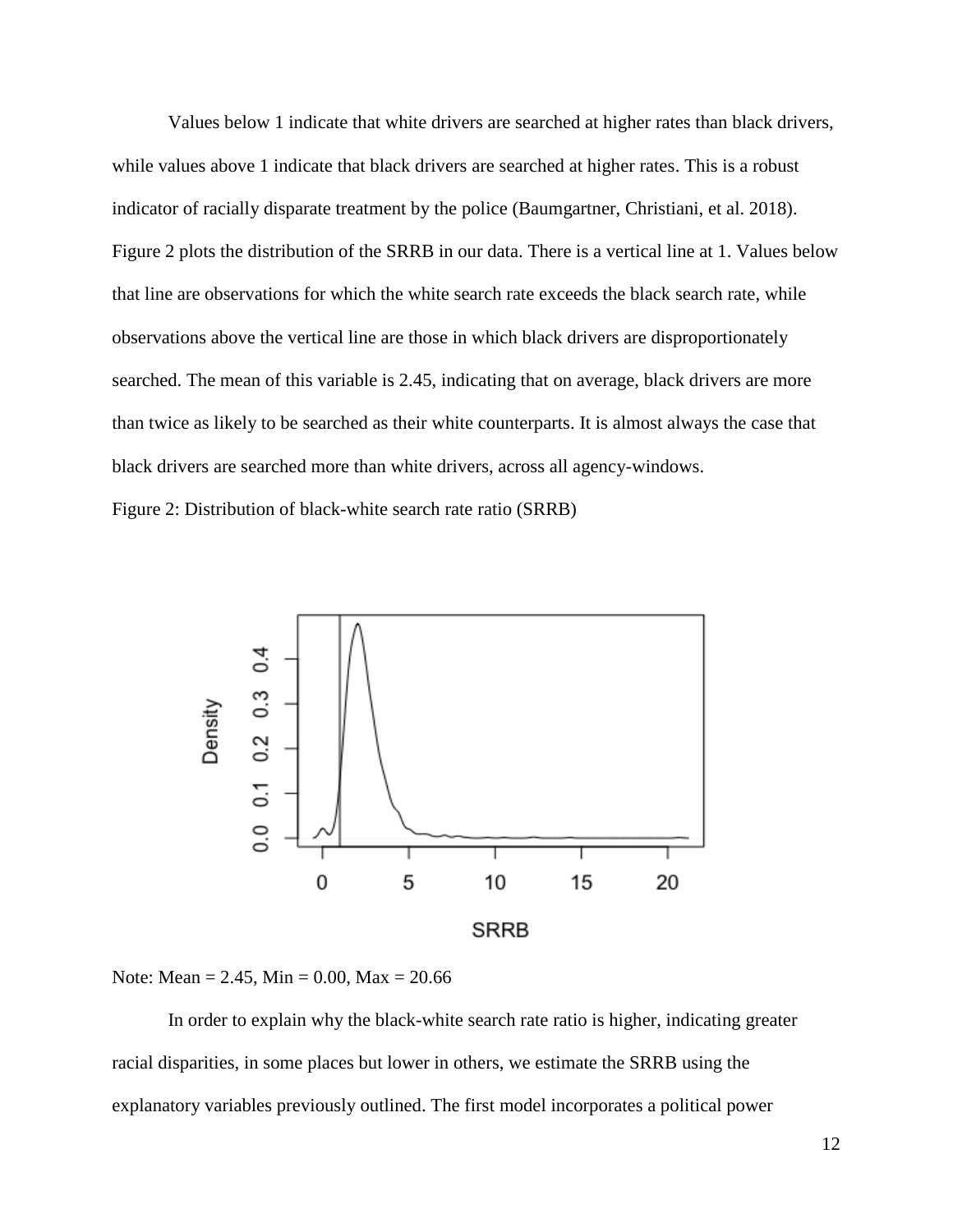variable, which is the constructed factor variable from four indicators: proportion of the city council that is black, proportion of the population that is black, whether the city has a black mayor, and whether the city has a black police chief. The second model includes all of these as separate independent variables. The models are represented here:

- Political Power Model:  $SRRB \sim \alpha + \beta_1(edu) + \beta_2(un employ) + \beta_3(poverty) + \beta_4(segregation)$ +  $\beta_5(officers)$  +  $\beta_6(political power)$  +  $\varepsilon$
- Deconstructed Model:  $SRRB \sim \alpha + \beta_1(edu) + \beta_2(un employ) + \beta_3(poverty) + \beta_4(segregation)$ +  $\beta_5(officers)$  +  $\beta_6(city \text{ council})$  +  $\beta_7(population)$ +  $\beta_8$ (police chief) +  $\beta_9$ (mayor) +  $\varepsilon$

# **Analysis and Findings**

Table 4 reports the results from two linear regressions. Model 1 includes the black political power factor variable, while model 2 includes the component parts of this factor but not the factor itself. Both of these models explain a little less than 30% of the variance in the dependent variable, the black-white search rate ratio.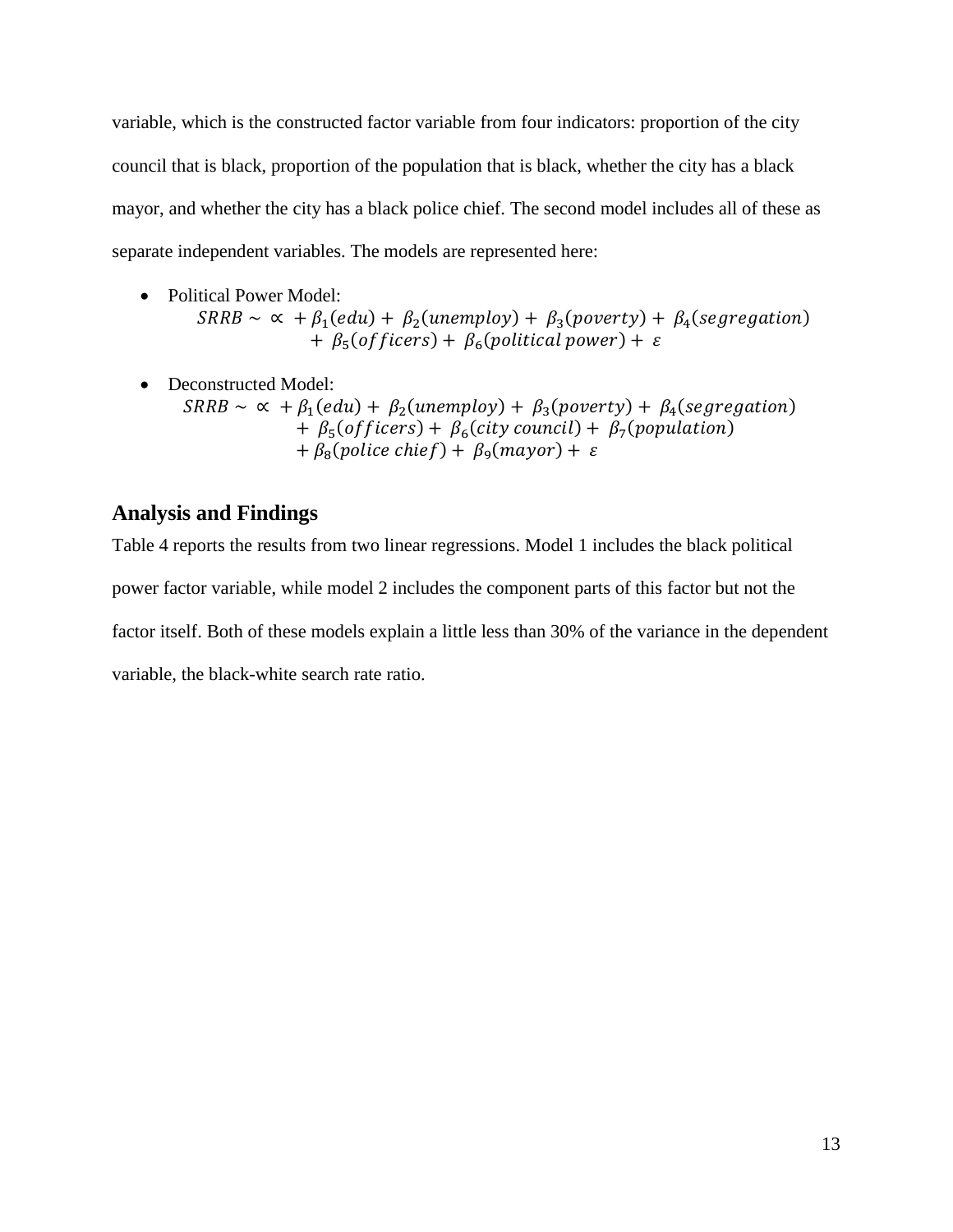|                                  | Model 1   | Model 2   |  |  |
|----------------------------------|-----------|-----------|--|--|
| Intercept                        | $1.37*$   | $2.04*$   |  |  |
|                                  | $(-0.23)$ | $(-0.20)$ |  |  |
| Proportion Black w/HS            | $-0.85*$  | $-0.95*$  |  |  |
|                                  | $(-0.38)$ | $(-0.37)$ |  |  |
| Proportion Black Unemployed      | $4.29*$   | $4.33*$   |  |  |
|                                  | $(-1.13)$ | $(-1.11)$ |  |  |
| Proportion Black in Poverty      | $-0.39$   | $-0.38$   |  |  |
|                                  | $(-0.52)$ | $(-0.51)$ |  |  |
| <b>B-W</b> Segregation           | $0.01*$   | $0.01*$   |  |  |
|                                  | (0.00)    | (0.00)    |  |  |
| <b>Proportion Black Officers</b> | 9.78*     | 11.32*    |  |  |
|                                  | $(-1.24)$ | $(-1.25)$ |  |  |
| <b>Black Political Power</b>     | $-0.79*$  |           |  |  |
|                                  | $(-0.10)$ |           |  |  |
| Proportion Black on City Council |           | $-0.55$   |  |  |
|                                  |           | $(-0.59)$ |  |  |
| <b>Proportion Black Pop</b>      |           | $-5.72*$  |  |  |
|                                  |           | $(-0.84)$ |  |  |
| <b>Black Chief</b>               |           | $-0.06$   |  |  |
|                                  |           | $(-0.17)$ |  |  |
| <b>Black Mayor</b>               |           | $-0.39$   |  |  |
|                                  |           | $(-0.21)$ |  |  |
| $R^{\wedge}2$                    | 0.25      | 0.30      |  |  |
| Adj. R^2                         | 0.24      | 0.28      |  |  |
| Num. obs.                        | 401       | 401       |  |  |
| <b>RMSE</b>                      | 0.97      | 0.94      |  |  |
| * $p<0.05$                       |           |           |  |  |

Table 4: OLS Models predicting SRRB

In the first model, the black political power variable is negative and significant,

indicating that as black political power increases, the racial disparity in searches decreases. This lends evidence to our expectation – as the black population obtains more political power, racial disparities in policing decline. Figure 3 plots the black-white search rate ratio, our measure for disparities, against political power for a visual representation of the effect. The line is the effect that black political power has on disparities, along with 95% confidence intervals. The line slopes downward, again demonstrating this negative effect: as political power increases,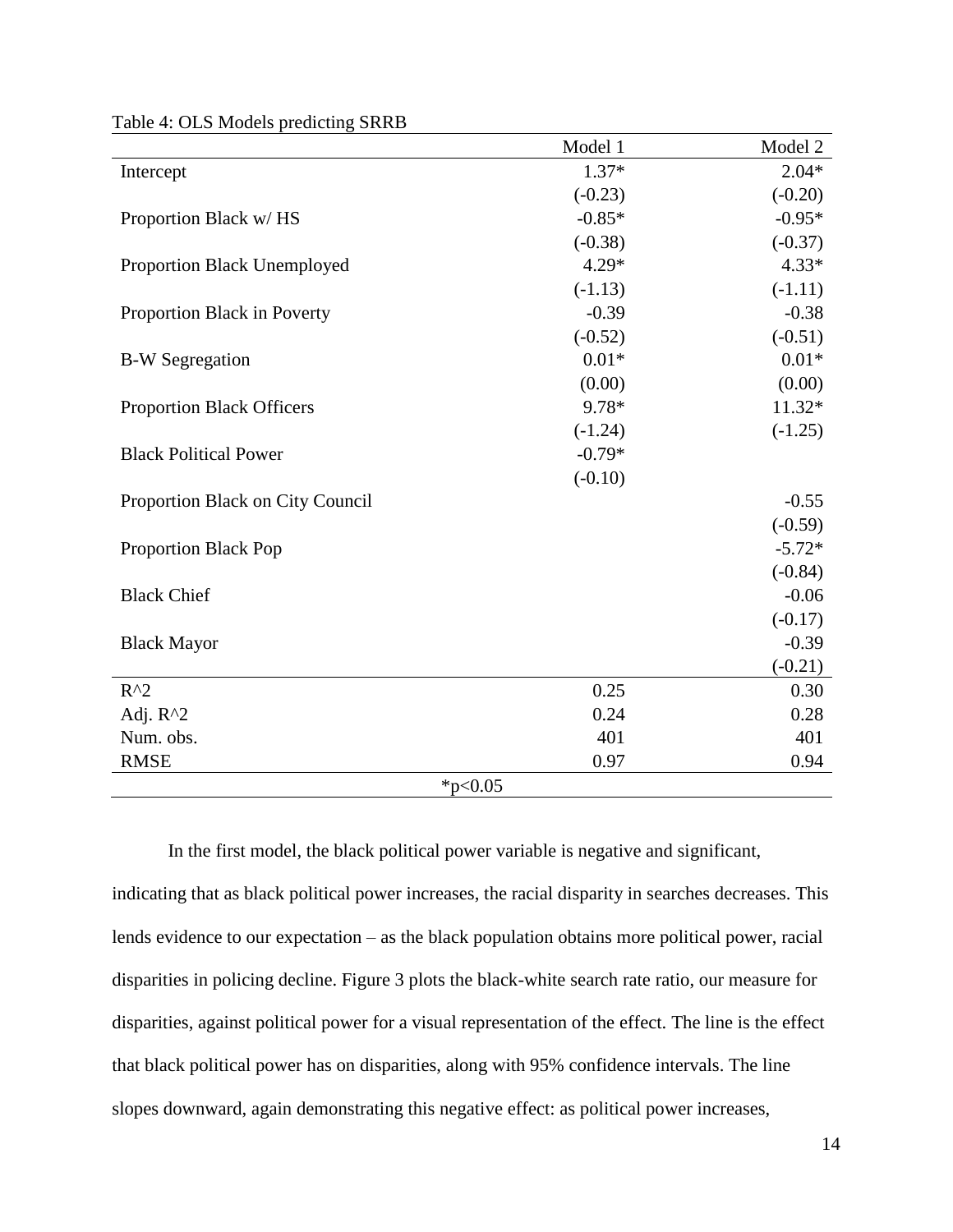disparities decrease. However, estimated effect of political power on SSRB never results in the expectation of equality; the estimated effect never reaches or goes below 1 (equality). The second model produces a significant result for the proportion of the population that is black – indicating that as a black population grows, the traffic stop disparities decline, on average. However, the other indicators used for the political power variable do not have significant effects on the black-white search rate ratio.

Figure 3: Effect of Political Power on SRRB



Note: Covariates held at their means, predicted values for SRRB as a result of political power are plotted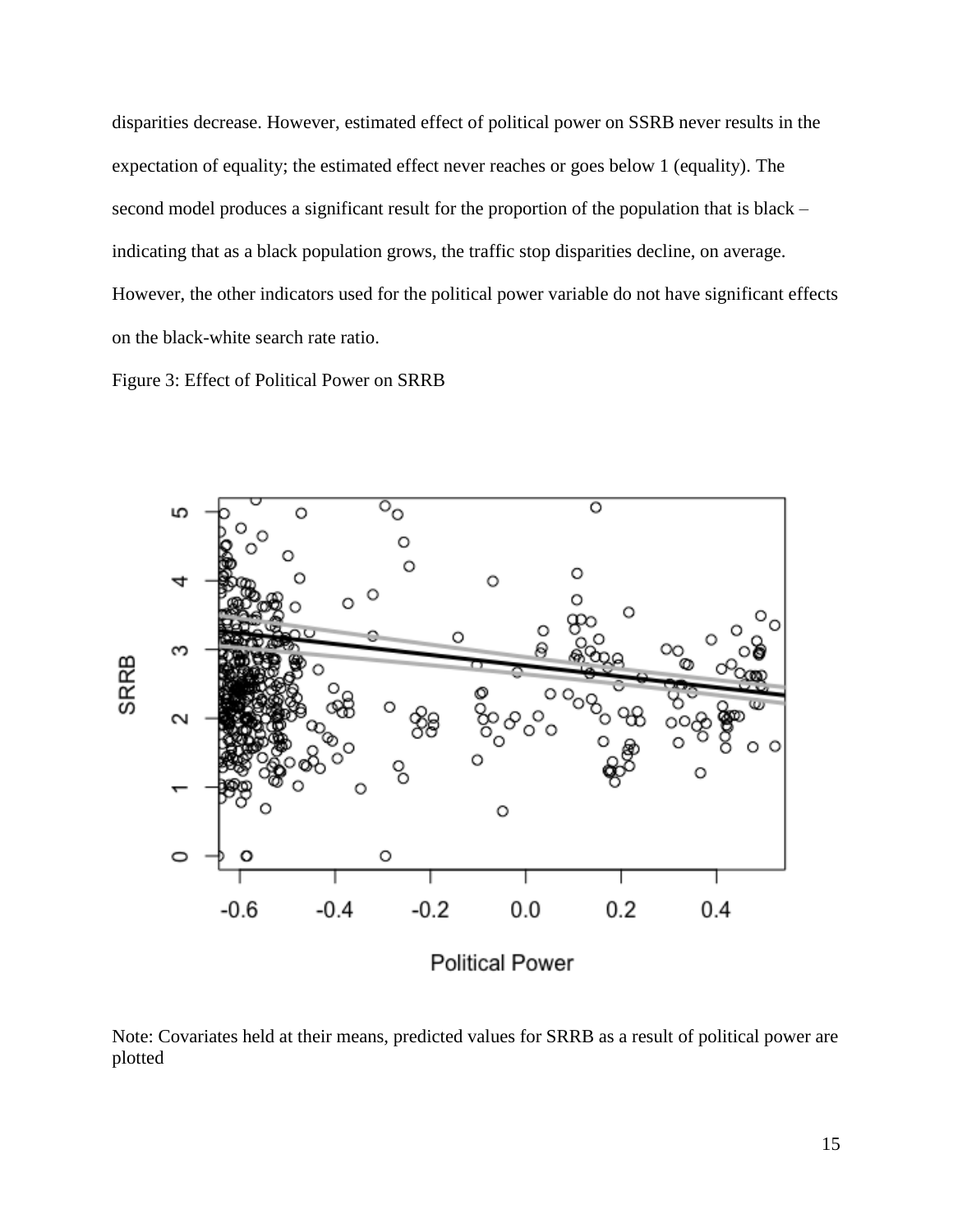In both models, the black-white segregation (dissimilarity) score is positive and significant, indicating that as segregation rises in a community, racial disparities in traffic stop outcomes similarly increase. This suggests that highly segregated areas are more likely to experience high disparities – potentially as a result of disparate policing practices. Finally, a number of the control variables also appear to contribute to the level of disparity observed in a given community. As black unemployment rises, racial disparities in traffic stops rise. Conversely, as the proportion of the black population with a high school diploma rises, racial disparities in traffic stop outcomes decline. Again, these results suggest that the relative socioeconomic success of the black population matters to the level of traffic stop disparity. It appears that the size and power of the black community may help combat disparities in traffic stop outcomes.

Whereas the economic, segregation, and political power variables show the expected results and confirm our expectations, the black share of the police force shows a very powerful effect, but in the unexpected direction. Search rate disparities increase dramatically for every increase in percentage of blacks on the local police force. This finding clearly calls for further scrutiny. Some preliminary analyses of other states and datasets not including the political power variable suggests that minority officers may have lower search rates overall, but not necessarily lower search rate disparities. The police force composition data also come from the LEMIS survey, which had relatively low response rates among all the cities in our larger study. Clearly, this variable merits further investigation.

To contextualize our findings, Figure 4 plots the predicted SRRB for four cities in the data: Chicago, IL; Durham, NC; Austin, TX; and Winston-Salem, NC. The values used to estimate the predicted SRRB are reported in Table 5. Chicago has a black political power factor

16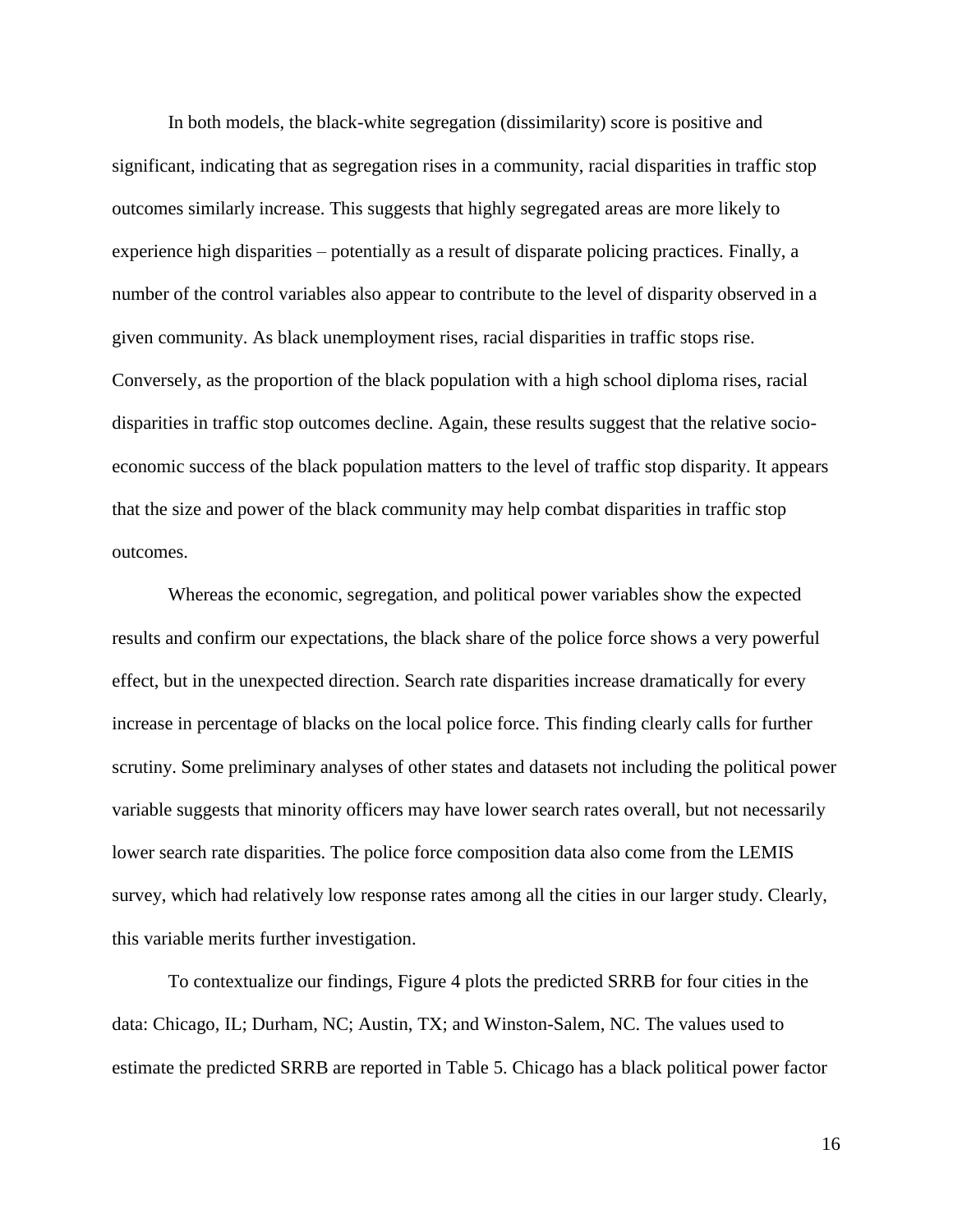score of 1.34, which is above the mean for the factor but lower than Winston-Salem and Durham in this subset of the data. Its predicted SRRB is the highest of all four cities, at 4.18. This means that blacks are searched at over four times the rate of whites, in the city of Chicago. Contrast the finding for Chicago against that of Durham and Winston-Salem. Both of these cities have higher black political power indices (2.44 and 2.02, respectively), and lower SRRBs (3.26 and 1.91, respectively). Austin has a political power factor score that is closest to the overall mean for the dataset, at 0.07, and an SRRB of 3.13, similar to Durham in this particular illustration.

|               |       |           |         | $B-W$ |                 | Pol.  | Pred.       |
|---------------|-------|-----------|---------|-------|-----------------|-------|-------------|
| City          | Educ. | Unemploy. | Poverty | Seg.  | <b>Officers</b> | Power | <b>SRRB</b> |
| Chicago       | 0.36  | 0.20      | 0.32    | 83.15 | 0.25            | 1.34  | 4.18        |
| Durham        | 0.34  | 0.11      | 0.23    | 48.55 | 0.32            | 2.44  | 3.26        |
| Austin        | 0.28  | 0.12      | 0.27    | 56.93 | 0.10            | 0.07  | 3.13        |
| Winston-Salem | 0.42  | 0.14      | 0.27    | 49.66 | 0.15            | 2.02  | 1.91        |

Table 5: Values used to plot predicted SRRB for four cities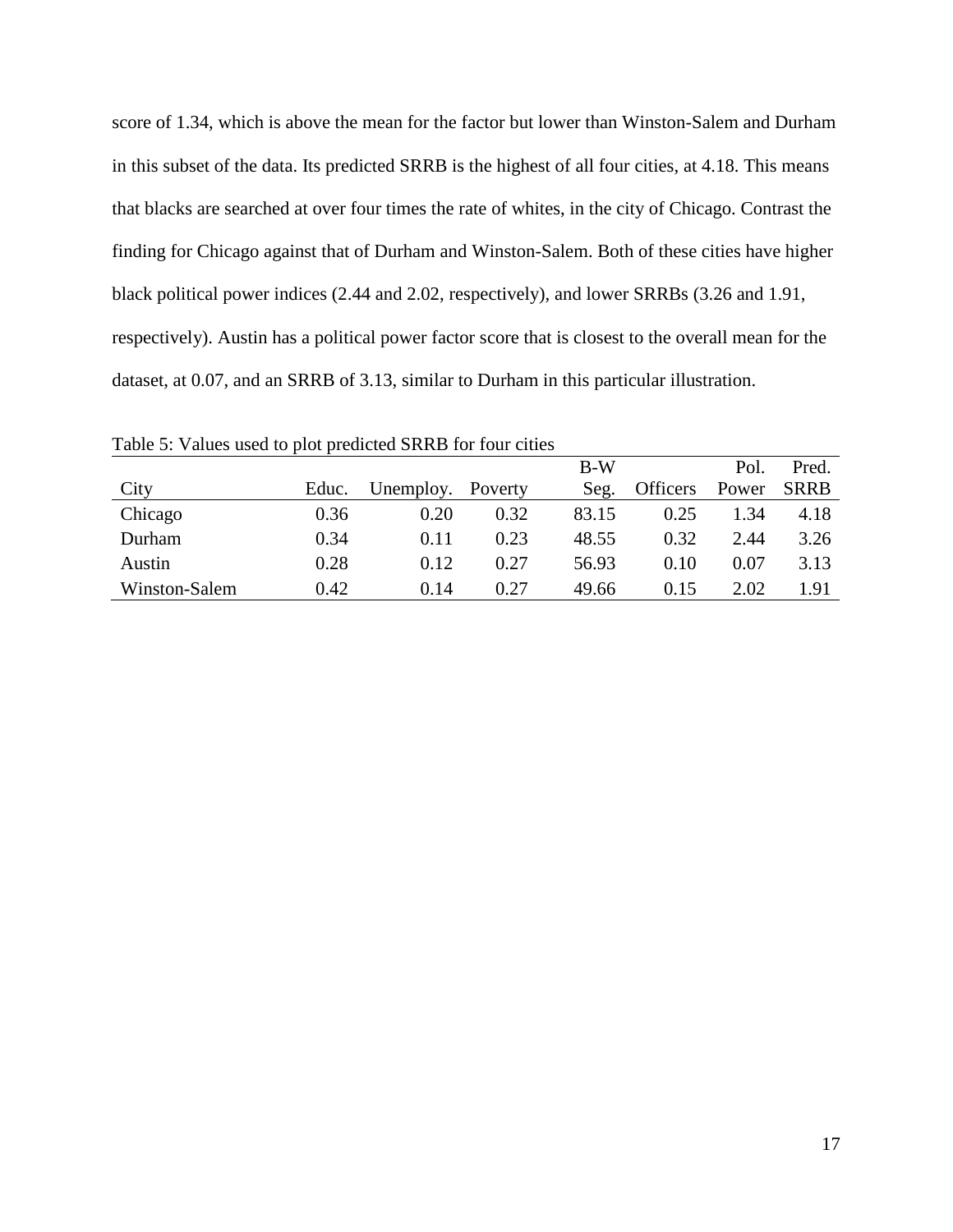### Figure 4: Predicted SRRB of Four Cities



Chicago is predicted here to have a much higher search rate disparity than even some southern cities such as Winston-Salem, NC. Indeed, in a previous analysis, Baumgartner and others (2017) found that Chicago and some of its suburbs had observed disparities as high as 8 to 1. The current analysis gives some context for that previous finding and helps explain it based on systematic factors. It may be no anomaly.

## **Conclusion**

We have explored the predictors of racial disparities in policing, focusing on what percentage of black and white drivers are searched after a routine traffic stop. Political power matters. Controlling for relevant factors, the greater the share of political power enjoyed by the black community, the lower the disparities.

This is a work in progress and we have further variables to explore. Of particular note is the possibility that other policing variables may be incorporated, including the share of traffic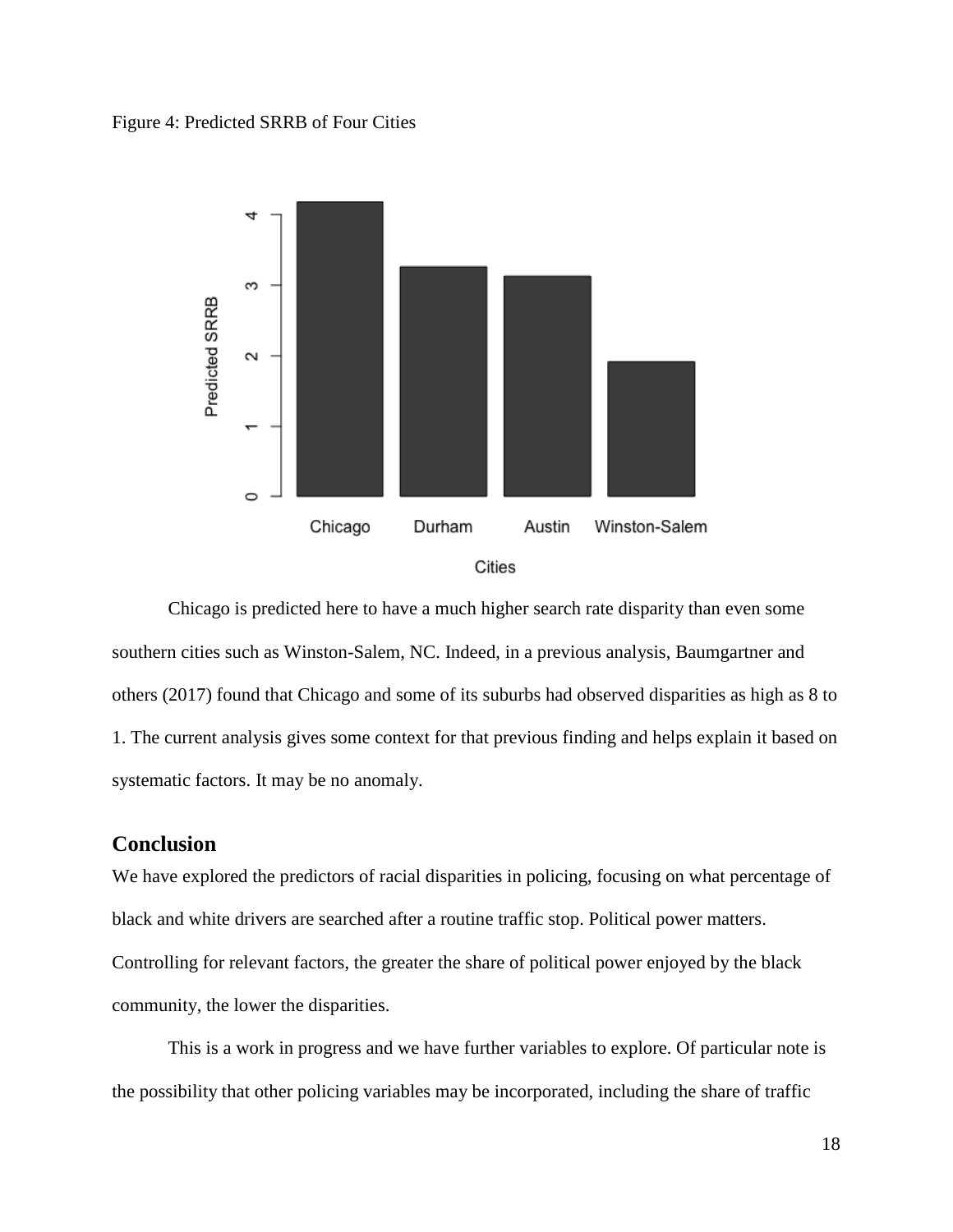stops conducted for "safety" v. "investigatory" purposes. We also continue to expand the empirical scope of the study and further explore the preliminary findings reported here concerning the black share of the police force.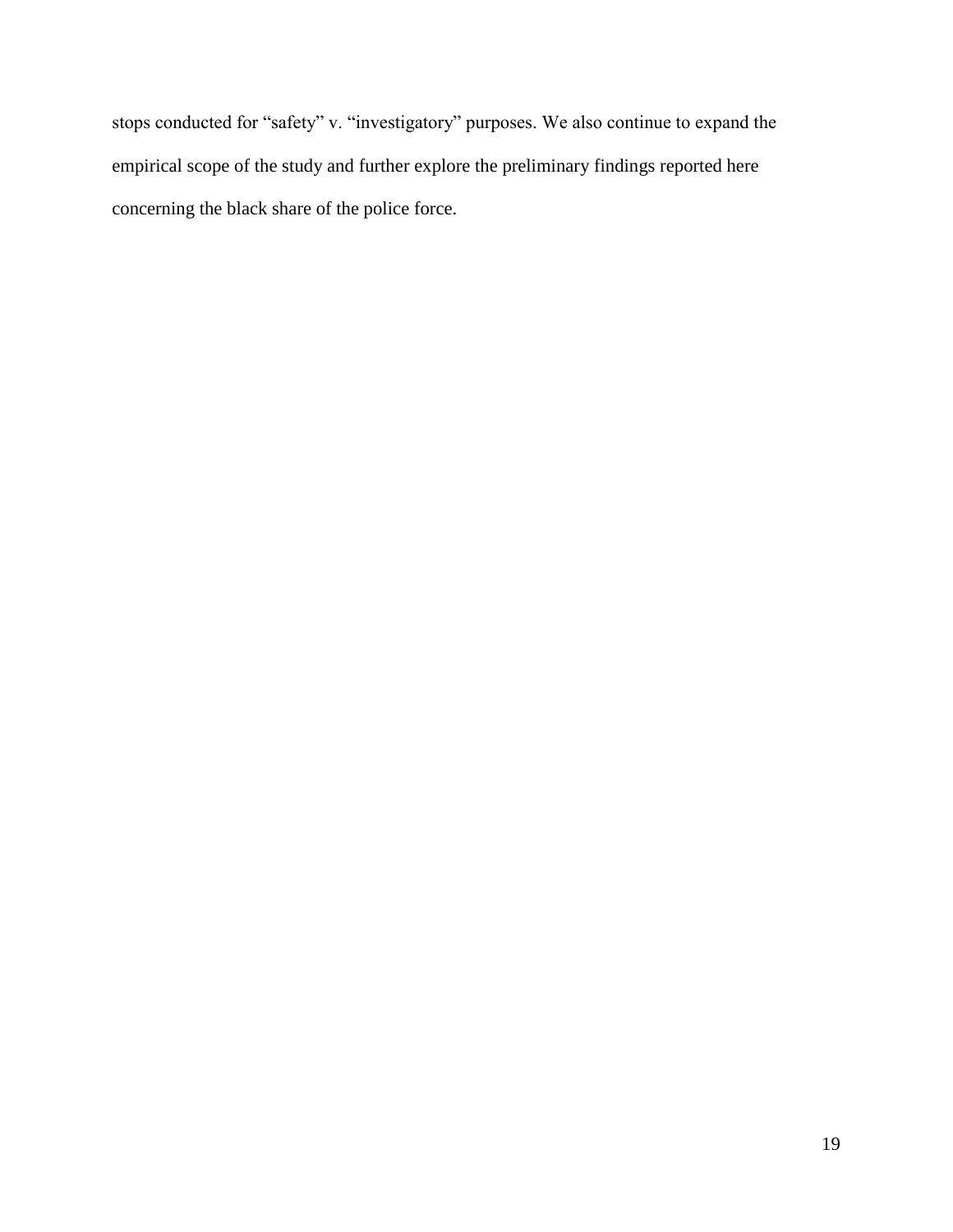## **References**

- Baumgartner, Frank R., Leah Christiani, Derek A. Epp, Kevin Roach, and Kelsey Shoub. 2017. Racial Disparities in Traffic Stop Outcomes. *Duke Forum for Law and Social Change* 9: 21-53.
- Baumgartner, Frank R., Leah Christiani, Derek A. Epp, Kevin Roach, and Kelsey Shoub. 2018. A Simple but Robust Indicator of Racial Disparities in Traffic Stops. Working Paper.
- Baumgartner, Frank R., Derek A. Epp, and Kelsey Shoub. 2018. *Suspect Citizens: What 20 Million Traffic Stops Tell Us About Policing and Race*. New York: Cambridge University Press.
- Bratton, Kathleen A. 2005. Critical Mass Theory Revisited: The Behavior and Success of Token Women in State Legislatures. *Politics and Gender* 1(1): 97-105.
- Bratton, Kathleen A., and Leonard P. Ray. 2002. Descriptive Representation, Policy Outcomes, and Municipal Day-Care Coverage in Norway. *American Journal of Political Science* 46(2): 28-39.
- Burch, Traci. 2013. *Trading Democracy for Justice*. Chicago: University of Chicago Press.
- Cammisa, Anne Marie, and Beth Reingold. 2004. Women in State Legislatures and State Legislative Research: Beyond Sameness and Difference. *State Politics and Policy Quarterly* 4(2): 181-210.
- Canon, David T. 1999. *Race, Redistricting, and Representation: The Unintended Consequences of Black Majority Districts*. Chicago: University of Chicago Press.
- Carnes, Nicholas. 2012. Does the Numerical Underrepresentation of the Working Class in Congress Matter? *Legislative Studies Quarterly* 37(1): 5-34.
- Carnes, Nicholas. 2013. *White-Collar Government: The Hidden Role of Class in Economic Policy Making*. Chicago, IL: The University of Chicago Press.
- Epp, Charles R., Steven Maynard-Moody, and Donald P. Haider-Markel. 2014. *Pulled Over: How Police Stops Define Race and Citizenship*. Chicago, IL: The University of Chicago Press.
- Grose, Christian R. 2011. *Congress in Black and White: Race and Representation in Washington and at Home*. New York: Cambridge University Press.
- Hansen, Eric R., and Sarah A. Treul. 2015. The Symbolic and Substantive Representation of LGB Americans in the US House. *Journal of Politics* 77, 4: 955-967.
- Lerman, Amy E. and Vesla M. Weaver. 2014. *Arresting Citizenship*. Chicago, IL: University of Chicago Press.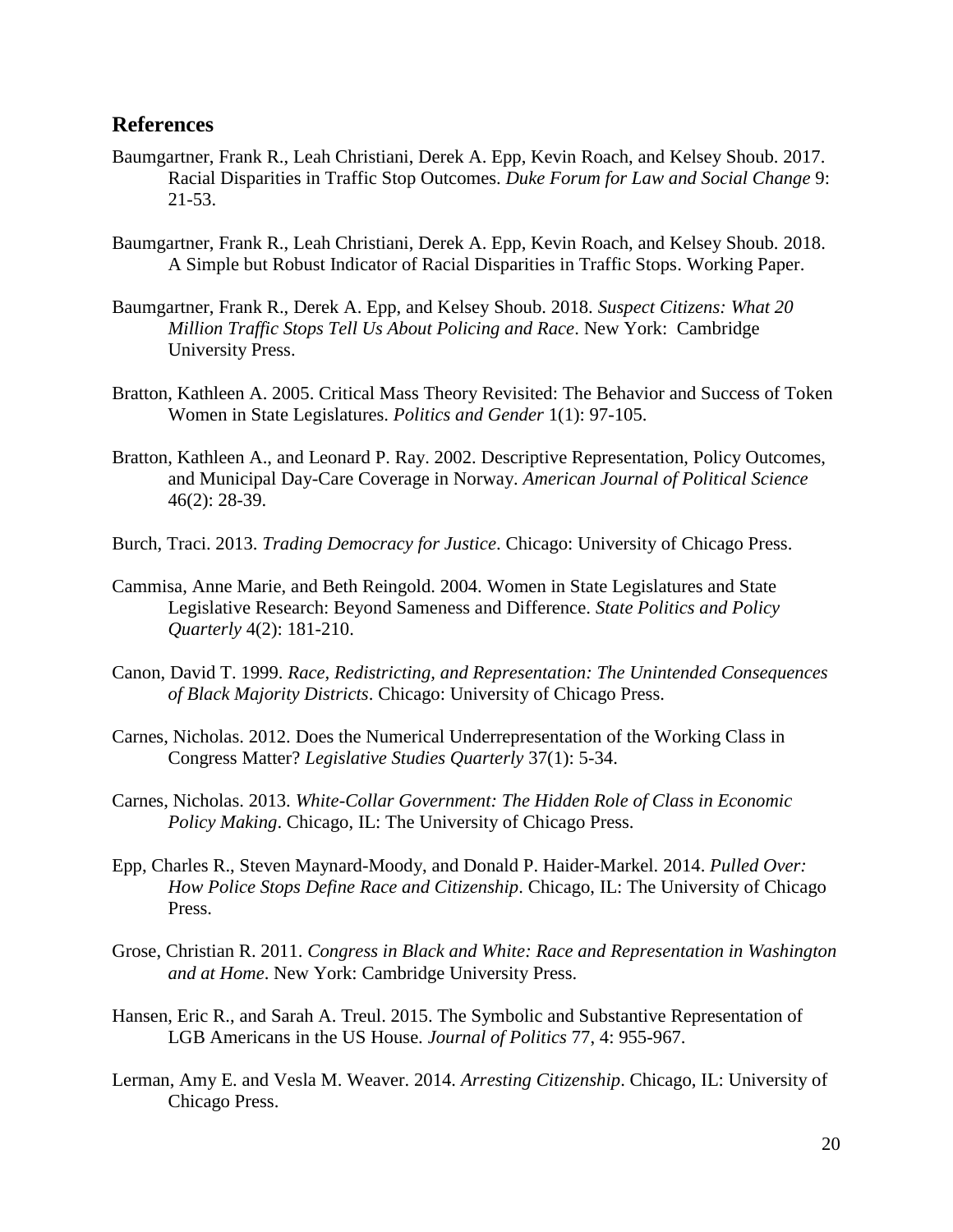- Moore, Nina M. 2015. *The Political Roots of Racial Tracking in American Criminal Justice*. New York, NY: Cambridge University Press.
- Peffley, Mark and Jon Hurwitz. 2010. *Justice in America: The Separate Realities of Blacks and White*. New York, NY: Cambridge University Press.
- Pierson, Emma, Camelia Simoiu, Jam Overgoor, Sam Corbett-Davies, Vignesh Ramachandran, Cheryl Phillips, Sharad Goel. 2017. A large-scale analysis of racial disparities in the police stops across the United States. Working paper. Available online: [https://5harad.com/papers/traffic-stops.pdf.](https://5harad.com/papers/traffic-stops.pdf)

Saltzstein, Grace Hall. 1989. Black Mayors and Police Policies. *Journal of Politics*. 51:525-44.

Stucky, Thomas D. 2011. The conditional effects of race and politics on social control: black violent crime arrests in large cities, 1970 to 1990. *Journal of Research in Crime and Delinquency*: 49 (1): 3-30.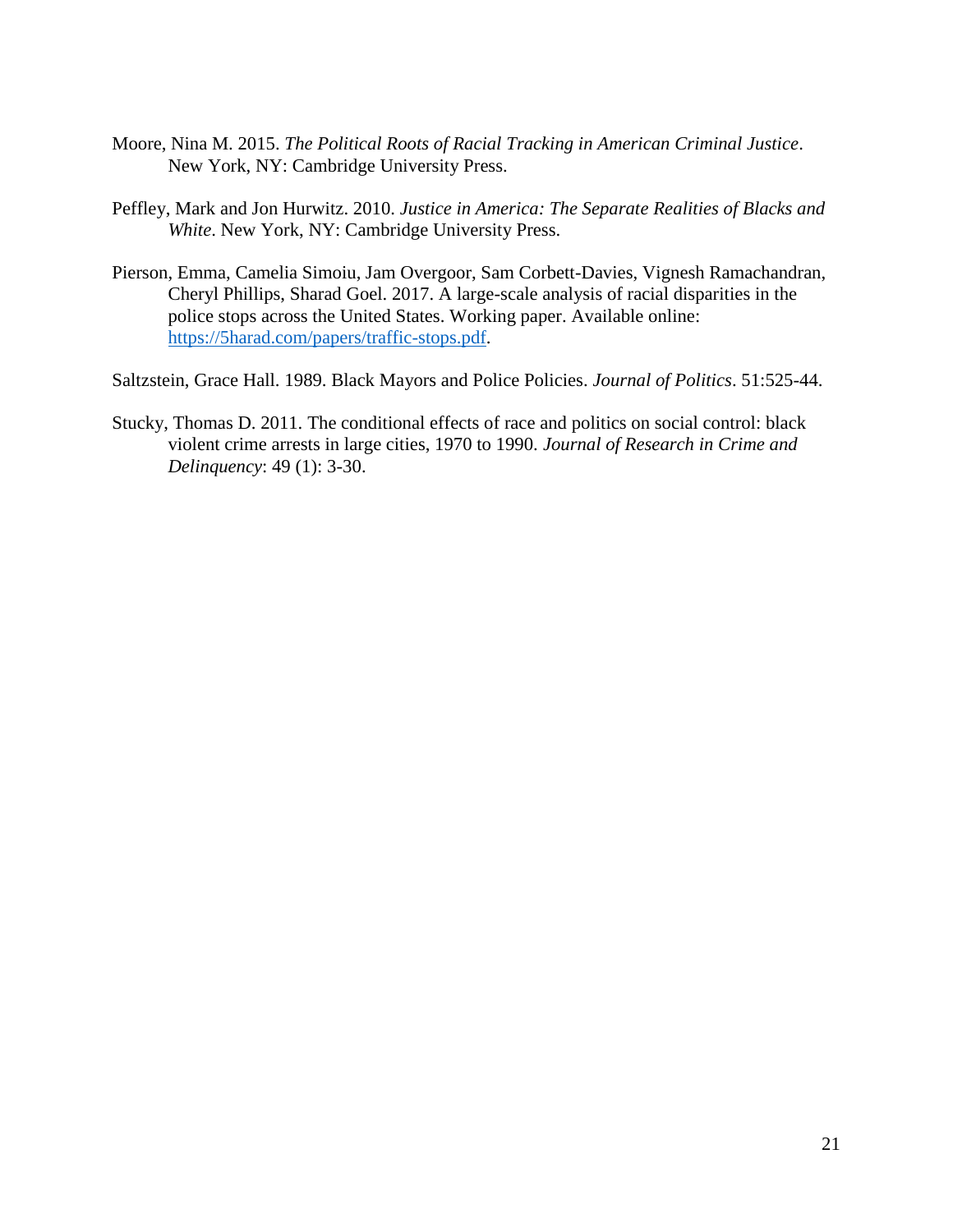# **Appendix**

# **Appendix A: Data Collection**

### **Census data**

We collected data from the Census and American Community Survey (ACS) using the Social Explorer tool. For 2000, we collected data from the 2000 Census. For 2009-2016, we collected data from the ACS. To interpolate data from 2001-2008, we assumed linearity of growth between 2000 and 2009. So, we generated a variable equal to the difference between 2009 and 2000, divided by 9, and then added this amount to every year between 2000 and 2009. For example, we calculated the difference in total population for a certain place between 2009 and 2000, and divided that number by 9. We then added this amount to the 2000 total population number in order to obtain an estimate for 2001. For 2002, we used the 2001 estimate and added the same increment to obtain an estimate for 2002.

### **LEMAS data**

LEMAS is a survey of select police agencies about their composition and practices. We have LEMAS data for the years 2000, 2003, 2007, and 2013. There are 87 agencies that completed the LEMAS survey at some point in time. Only 27 agencies completed more than one LEMAS survey, and of those 27, only seven completed all three years of surveys. Because it is so common that there is only one data point for LEMAS, we took the average of the data that is available and used that number for all years.

|     | Percentiles      | <b>Most Extreme</b> |                 |          |
|-----|------------------|---------------------|-----------------|----------|
|     | Percentiles      | <b>Smallest</b>     |                 |          |
| 1%  | $\overline{0}$   | $\theta$            |                 |          |
| 5%  | $\overline{0}$   | $\overline{0}$      |                 |          |
| 10% | $\overline{0}$   | $\theta$            | Obs             | 914      |
| 25% | $\boldsymbol{0}$ | $\boldsymbol{0}$    | Sum of Wgt.     | 914      |
| 50% | 1                |                     | Mean            | 30.59    |
|     |                  | Largest             | Std. Dev.       | 239.67   |
| 75% | 6                | 2970                |                 |          |
| 90% | 22               | 3488                | Variance        | 57439.45 |
| 95% | 62               | 3489                | <b>Skewness</b> | 12.54    |

| Table A1: Summary of LEMA Number of Black Officers Data |  |  |  |
|---------------------------------------------------------|--|--|--|
|---------------------------------------------------------|--|--|--|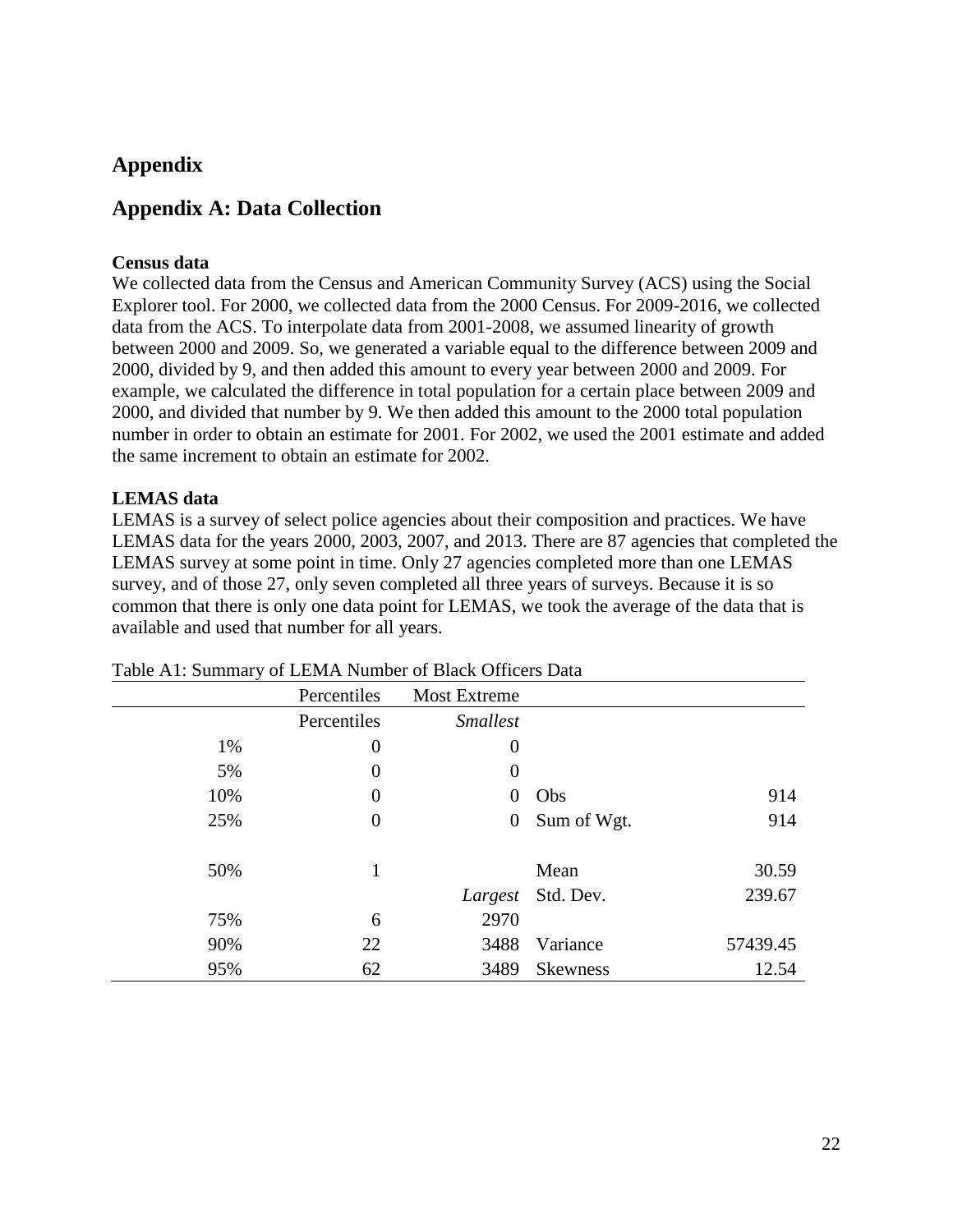|     | Percentiles      | <b>Most Extreme</b> |                 |      |
|-----|------------------|---------------------|-----------------|------|
|     | Percentiles      | <b>Smallest</b>     |                 |      |
| 1%  | $\boldsymbol{0}$ | $\boldsymbol{0}$    |                 |      |
| 5%  | $\boldsymbol{0}$ | $\boldsymbol{0}$    |                 |      |
| 10% | $\boldsymbol{0}$ | $\overline{0}$      | Obs             | 908  |
| 25% | $\boldsymbol{0}$ | $\boldsymbol{0}$    | Sum of Wgt.     | 908  |
| 50% | 0.03             |                     | Mean            | 0.07 |
|     |                  | Largest             | Std. Dev.       | 0.12 |
| 75% | 0.09             | 0.91                |                 |      |
| 90% | 0.19             | 0.92                | Variance        | 0.01 |
| 95% | 0.27             | 1.00                | <b>Skewness</b> | 3.61 |

Table A2: Summary of LEMAS Percent of Black Officers Data

#### **Segregation data**

Data on the level of racial segregation of towns and cities comes from the Census. We merged in dissimilarity indices between groups. Variables are included for the years 2000, 2005-2009, and 2010. The estimates are valid for 2000, 2009, and 2010. For the dataset, there are only 147 places that report at some point in time. There are then only 36 places that have segregation data for two time periods. These 36 are the only places for which interpolation would be possible. When analyzing these 36, the mean standard deviation of the Black-White segregation number is 2.5, with a minimum close to 0 and a maximum of 22. While the maximum is high, the  $75<sup>th</sup>$ percentile still only has a standard deviation under 6. This variable, then, does not appear to vary greatly. As a result, the mean segregation number was calculated for the place and used for all years in our dataset.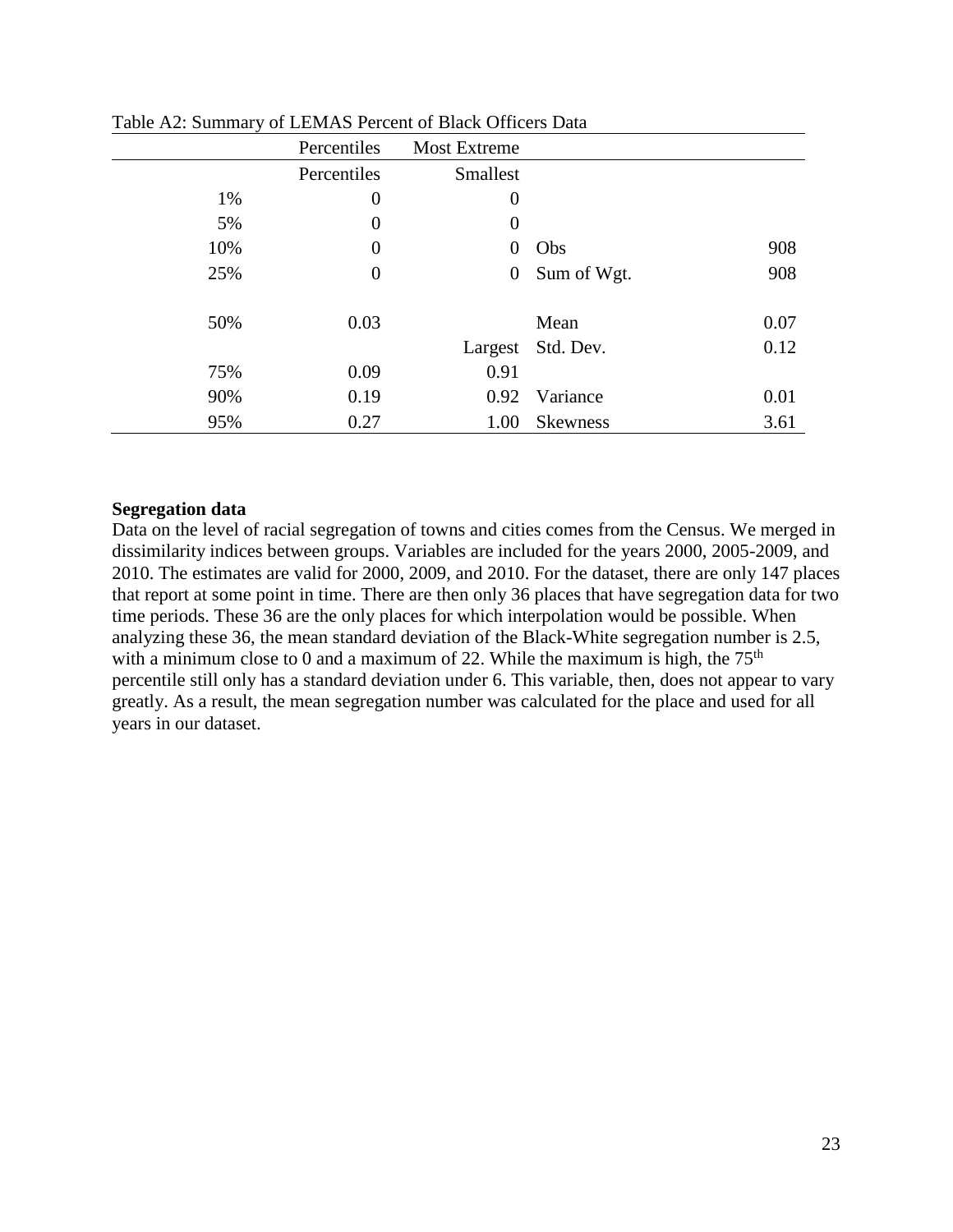|     | Percentiles | <b>Most Extreme</b> |                 |          |
|-----|-------------|---------------------|-----------------|----------|
|     |             | <i>Smallest</i>     |                 |          |
| 1%  | 0.0424274   | 0.0424274           |                 |          |
| 5%  | 0.0707123   | 0.0707123           |                 |          |
| 10% | 0.4879054   | 0.2192041           | Obs             | 36       |
| 25% | 1.011163    | 0.4879054           | Sum of Wgt.     | 36       |
|     |             |                     |                 |          |
| 50% | 2.570333    |                     | Mean            | 4.771007 |
|     |             | Largest             | Std. Dev.       | 5.54226  |
| 75% | 5.720495    | 12.89056            |                 |          |
| 90% | 12.89056    | 13.32189            | Variance        | 30.71664 |
| 95% | 21.22734    | 21.22734            | <b>Skewness</b> | 1.811811 |
| 99% | 22.56378    | 22.56378            | Kurtosis        | 5.909876 |

Table A3: Summary of segregation data

### **Political Variable Data**

The political variable data was hand collected by a number of graduate and undergraduate students working for the authors. The traffic stops data was collapsed to construct agency-windows, as discussed in the body of the paper. When the observation consisted of a time windows, rather than a single year, data was collected that corresponds to the first year in that window.

This collapse first used the specifications that the agency has 10,000 stops, 100 black stops, 100 white stops, and 100 Hispanic stops. This specification was then changed to only include 10,000 stops, 100 black stops, and 100 white stops. However, the students were already collecting information from the "old" collapse. They were using a dataset corresponding to the collapse that used to first, more restrictive designations. As a result, not all agencies that were captured in the "new" windows, corresponding to the second collapse, have been given to the students. Specifically, 116 agency-windows have not been extracted and handed out. 206 agency-windows have not been collected.

When an observation for a specific agency was present in both the old and new collapse, but the time window differed between the two, collected political information from the old collapse was used to fill in data for the new collapse. This was the case for 384 agency-windows. However, it is important to note that many of these observations represent small agencies, and thus were ultimately excluded from the model presented in the body of the paper because these small agencies do not have LEMAS or segregation data. So, this process is only meaningful for some of the appendix models (specifically Model 1c and 2c) that exclude LEMAS and segregation information.

## **Appendix B: Constructing Agency-Windows**

Each observation in the data must meet the thresholds laid out in the body of the paper: 10,000

stops, including 100 white drivers and 100 black (Hispanic) drivers must also be stopped. (For

calculating white-black comparisons, 100 each of the relevant racial group was needed, no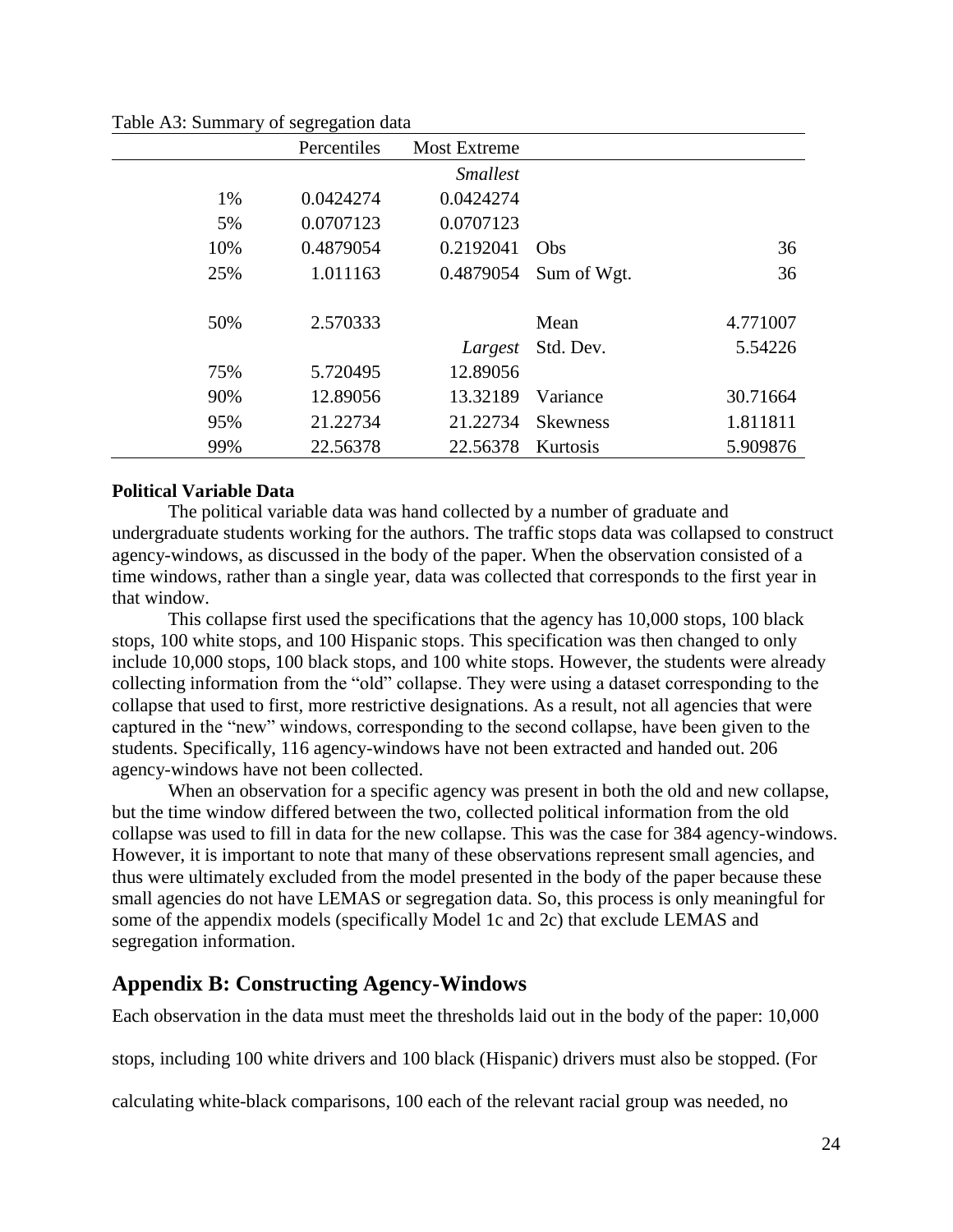matter the number of Hispanics; for the white-Hispanic comparison, 100 of each, no matter the number of black drivers). If the thresholds were not met, we added the following year for the same agency until the threshold was met. For example, if a given agency did not have more than 10,000 total stops and over 100 stops for each race category in its first year of data (say, 2005), we would add data from the next year, in this case 2006. If this combination met the thresholds, it constituted its own observation in the macro level dataset, and the process would begin again with 2007. If the 2005 and 2006 combination did not break the threshold then we would combine 2005 and 2006 observation with the 2007 observations, repeating this process until the threshold was met (if the threshold was not met for the combination in the last year data was available for that agency, then the data was dropped). Table A1 reports the number of agencyyear observations that initially met the thresholds, as well as the number of observations derived from the method described above. As the table makes clear, we increased the number of usable observations from 593 to 1,622.

|              |          | 00- 00                          |     |                       |
|--------------|----------|---------------------------------|-----|-----------------------|
|              |          | <b>Agency-Year Observations</b> |     | Agency-Window         |
| <b>State</b> | All Obs. | Obs. Above Thresholds           |     | Obs. Above Thresholds |
| $_{\rm IL}$  | 9,588    |                                 | 338 | 1,046                 |
| <b>MD</b>    | 574      |                                 | 41  | 68                    |
| <b>CT</b>    | 314      |                                 |     |                       |
| NC           | 3.535    |                                 | 209 | 503                   |
| Total        | 14,011   |                                 | 593 | ,622                  |

Table B1: Summary of observations for different aggregation methods

This process did create observations with different time boundaries. Table A2 reports the summary statistics for the time frame (calculated as the end year for the observation minus the start year for the observation plus 1) for the macro level observations. The time range for the observations ranging from one year up to 15 years, with an average of 2.86 years.

Table B2: Summary Statistics for the Number of Years Each Observation Spans

|                                                   | <b>Jbservations</b> | Mean | Std<br>Dev. | Minimum | Maximum |
|---------------------------------------------------|---------------------|------|-------------|---------|---------|
| $\mathbf{m}$<br>$^{\prime}$ ime $\lceil$<br>Frame | .628                | 2.86 | 2.26        |         | ⊥ັ      |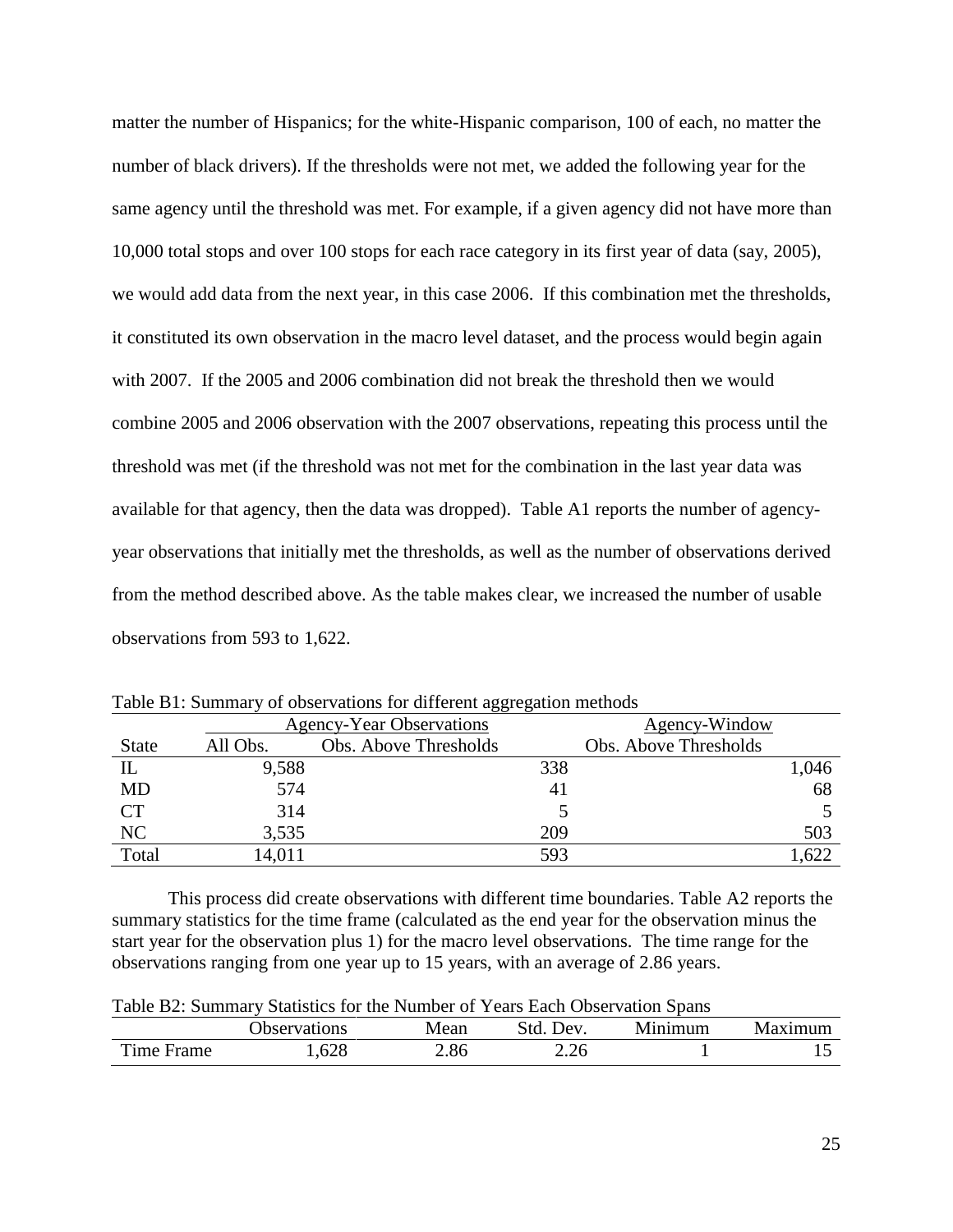# **Appendix C: Descriptive Information About the Political Power Variable**

| <b>Factor Loadings</b>                                 | MR1                            |
|--------------------------------------------------------|--------------------------------|
| Proportion of population that is black                 | 0.89                           |
| Proportion of city council seats held by black members | 0.93                           |
| Black mayor                                            | 0.51                           |
| Black police chief                                     | 0.44                           |
| <b>Fit of Factor</b>                                   |                                |
| SS loadings                                            | 2.11                           |
| <b>Proportion Variance</b>                             | 0.53                           |
| Tucker Lewis Index of factoring reliability            | 0.905                          |
| RMSEA index                                            | $0.166$ (90% CI: 0.142, 0.192) |
| <b>BIC</b>                                             | 102.84                         |
| <b>Fit of Factor Scores</b>                            |                                |
| Correlation of scores with factors                     | 0.95                           |
| Multiple R square of scores with factors               | 0.91                           |
| Minimum correlation of possible factor scores          | 0.82                           |

Table C1: Descriptive statistics for constructed factor variable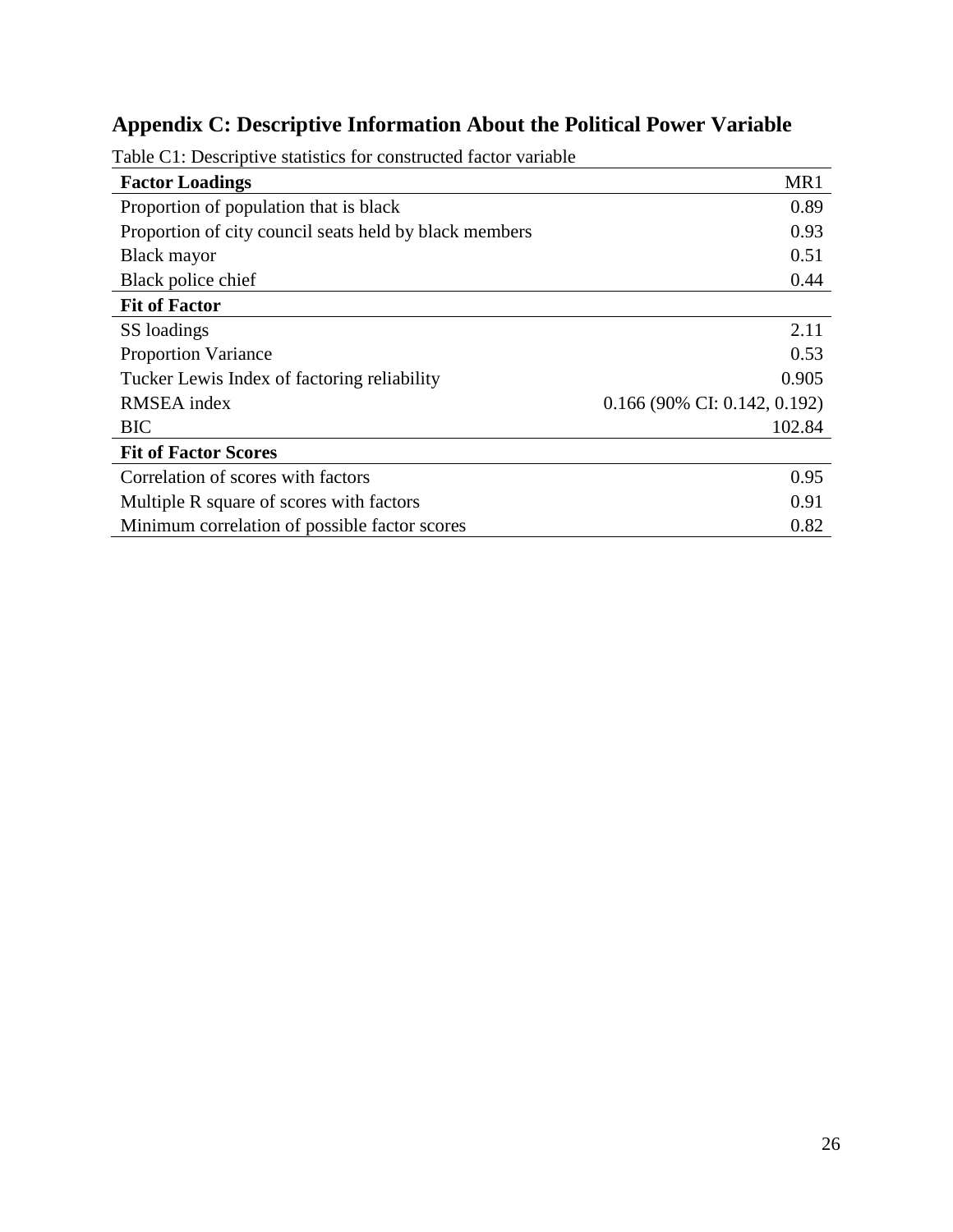# **Appendix D: Alternate Models**

|                                  | Model 1a  | Model 2a  |  |  |
|----------------------------------|-----------|-----------|--|--|
| Intercept                        | $1.52*$   | $1.82*$   |  |  |
|                                  | $-0.35$   | $-0.32$   |  |  |
| Proportion Black w/HS            | $-0.53$   | $-0.58$   |  |  |
|                                  | $-0.34$   | $-0.34$   |  |  |
| Proportion Black Unemployed      | $2.69*$   | $2.62*$   |  |  |
|                                  | $-1.00$   | $-1.02$   |  |  |
| Proportion Black in Poverty      | 0.06      | 0.05      |  |  |
|                                  | $-0.47$   | $-0.46$   |  |  |
| <b>B-W</b> Segregation           | 0.01      | 0.01      |  |  |
|                                  | 0.00      | 0.00      |  |  |
| <b>Proportion Black Officers</b> | 10.33*    | $10.86*$  |  |  |
|                                  | $-1.08$   | $-1.12$   |  |  |
| <b>Black Political Power</b>     | $-0.41*$  |           |  |  |
|                                  | $-0.10$   |           |  |  |
| Proportion Black on City Council |           | $-0.40$   |  |  |
|                                  |           | $-0.53$   |  |  |
| <b>Proportion Black Pop</b>      |           | $-2.70*$  |  |  |
|                                  |           | $-0.82$   |  |  |
| <b>Black Chief</b>               |           | $-0.23$   |  |  |
|                                  |           | $-0.15$   |  |  |
| <b>Black Mayor</b>               |           | $-0.19$   |  |  |
|                                  |           | $-0.19$   |  |  |
| <b>AIC</b>                       | 1034.94   | 1033.04   |  |  |
| <b>BIC</b>                       | 1070.89   | 1080.96   |  |  |
| Log Likelihood                   | $-508.47$ | $-504.52$ |  |  |
| Num. obs.                        | 401       | 401       |  |  |
| Num. of States                   | 6         | 6         |  |  |
| Var: States (Intercept)          | 0.38      | 0.3       |  |  |
| Var: Residual                    | 0.71      | 0.7       |  |  |
| * $p<0.05$                       |           |           |  |  |

Table D1: OLS Models predicting SRRB with state-level random effects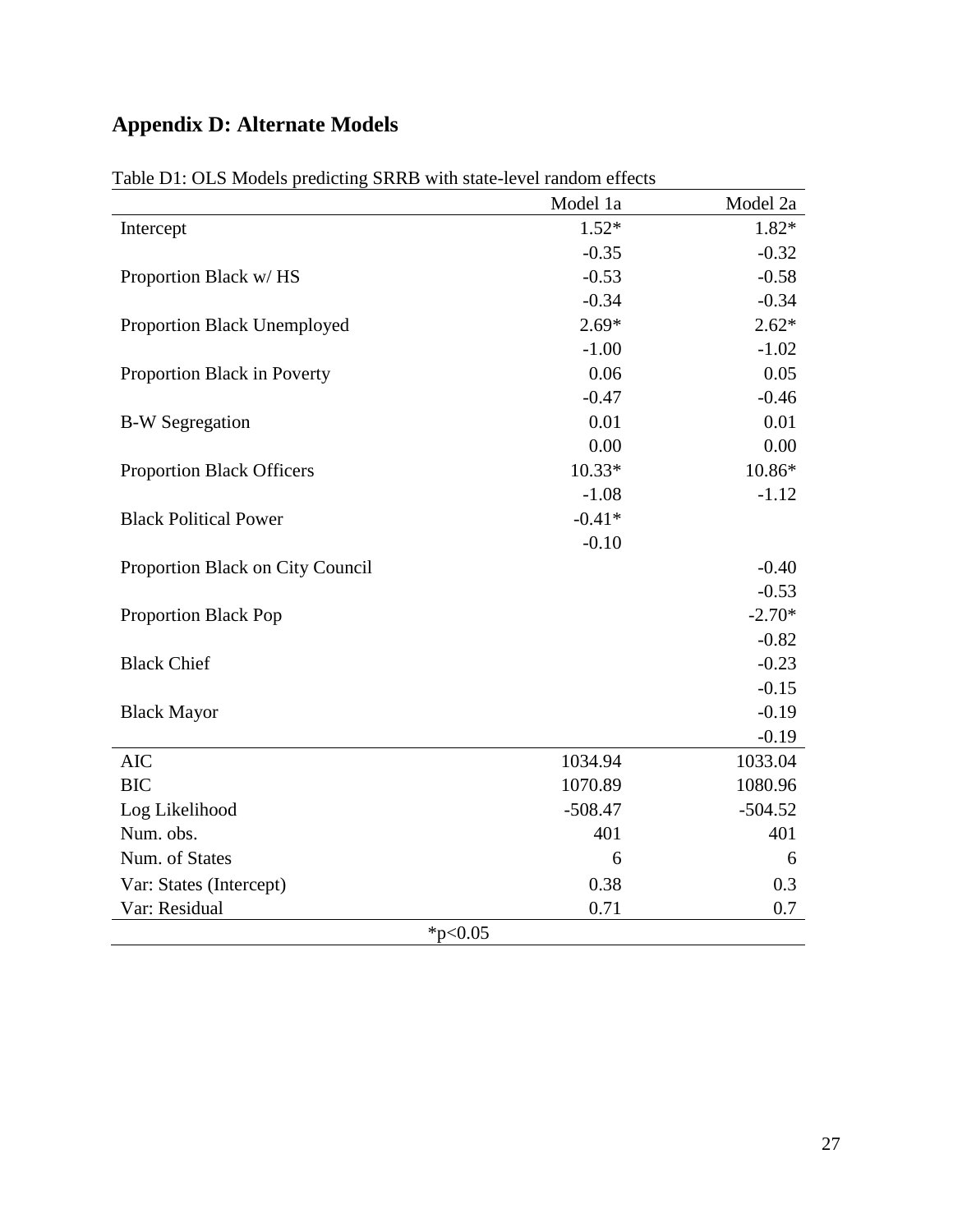|                              | Model 1b  | Model 2b  |
|------------------------------|-----------|-----------|
| Intercept                    | 1.94*     | $2.17*$   |
|                              | $-0.37$   | $-0.35$   |
| Perc Black w/HS              | $-0.64*$  | $-0.70*$  |
|                              | $-0.31$   | $-0.32$   |
| Perc Black Unemploy          | 2.17      | 2.19      |
|                              | $-1.37$   | $-1.36$   |
| Perc Black in Poverty        | $-1.22$   | $-1.13$   |
|                              | $-0.71$   | $-0.71$   |
| <b>B-W Segregation</b>       | 0.02      | 0.02      |
|                              | $-0.01$   | $-0.01$   |
| Perc Black Officers          | 3.86      | $5.43*$   |
|                              | $-2.01$   | $-2.15$   |
| <b>Black Political Power</b> | $-0.21$   |           |
|                              | $-0.13$   |           |
| Perc Black on City Council   |           | 0.08      |
|                              |           | $-0.65$   |
| Perc Black Pop               |           | $-2.73*$  |
|                              |           | $-1.35$   |
| <b>Black Chief</b>           |           | $-0.02$   |
|                              |           | $-0.14$   |
| <b>Black Mayor</b>           |           | $-0.22$   |
|                              |           | $-0.22$   |
| <b>AIC</b>                   | 938.78    | 938.17    |
| <b>BIC</b>                   | 974.72    | 986.1     |
| Log Likelihood               | $-460.39$ | $-457.09$ |
| Num. obs.                    | 401       | 401       |
| Num. of agencies             | 64        | 64        |
| Var: Agencies (Intercept)    | 0.63      | 0.58      |
| Var: Residual                | 0.41      | 0.42      |
| *p<0.05                      |           |           |

Table D2: OLS Models predicting SRRB with agency-level random effects